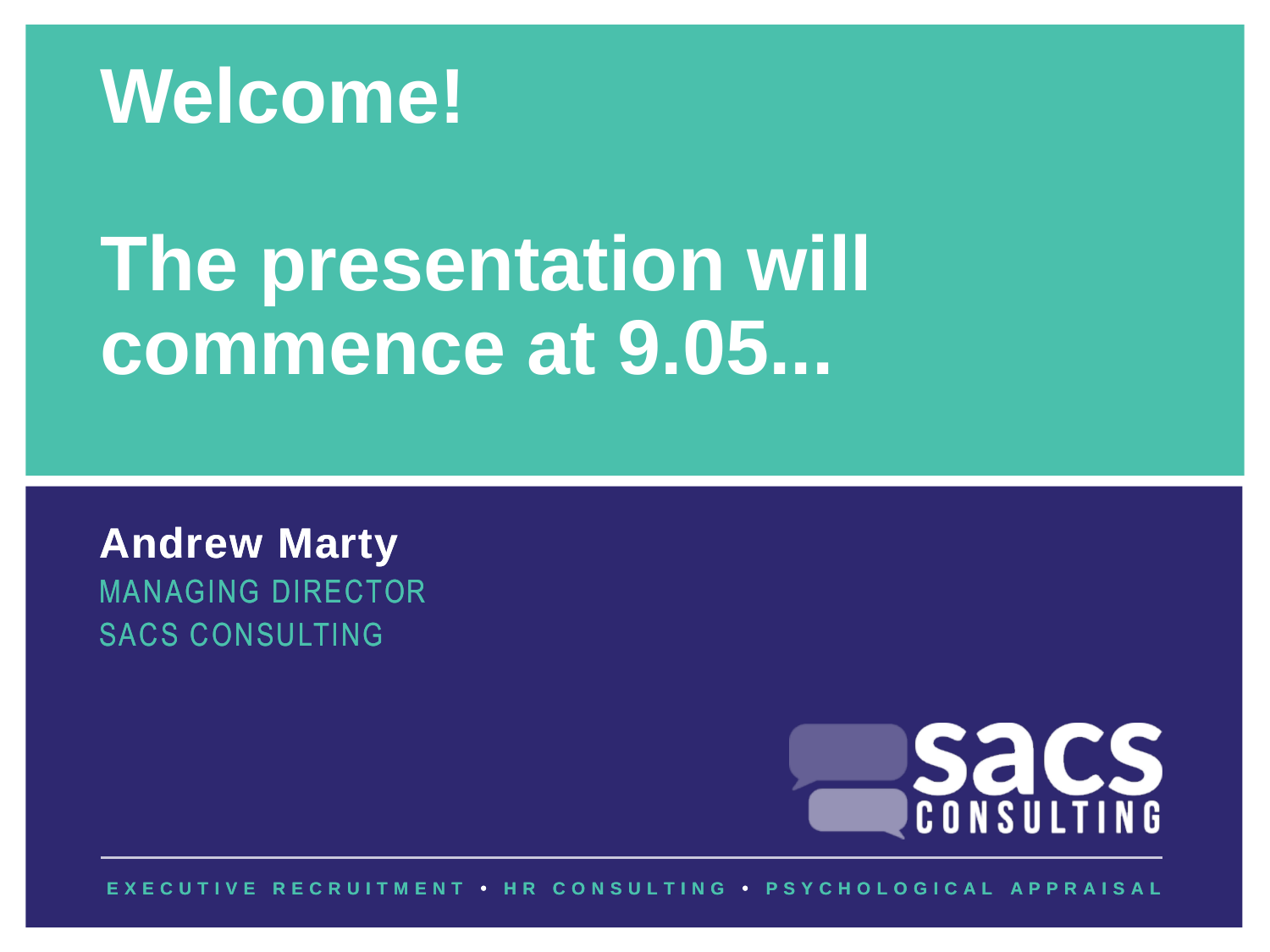# **The Stress of COVID-19 and How to Manage It**

**Andrew Marty** MANAGING DIRECTOR SACS CONSULTING



**E X E C U T I V E R E C R U I T M E N T • H R C O N S U L T I N G • P S Y C H O L O G I C A L A P P R A I S A L**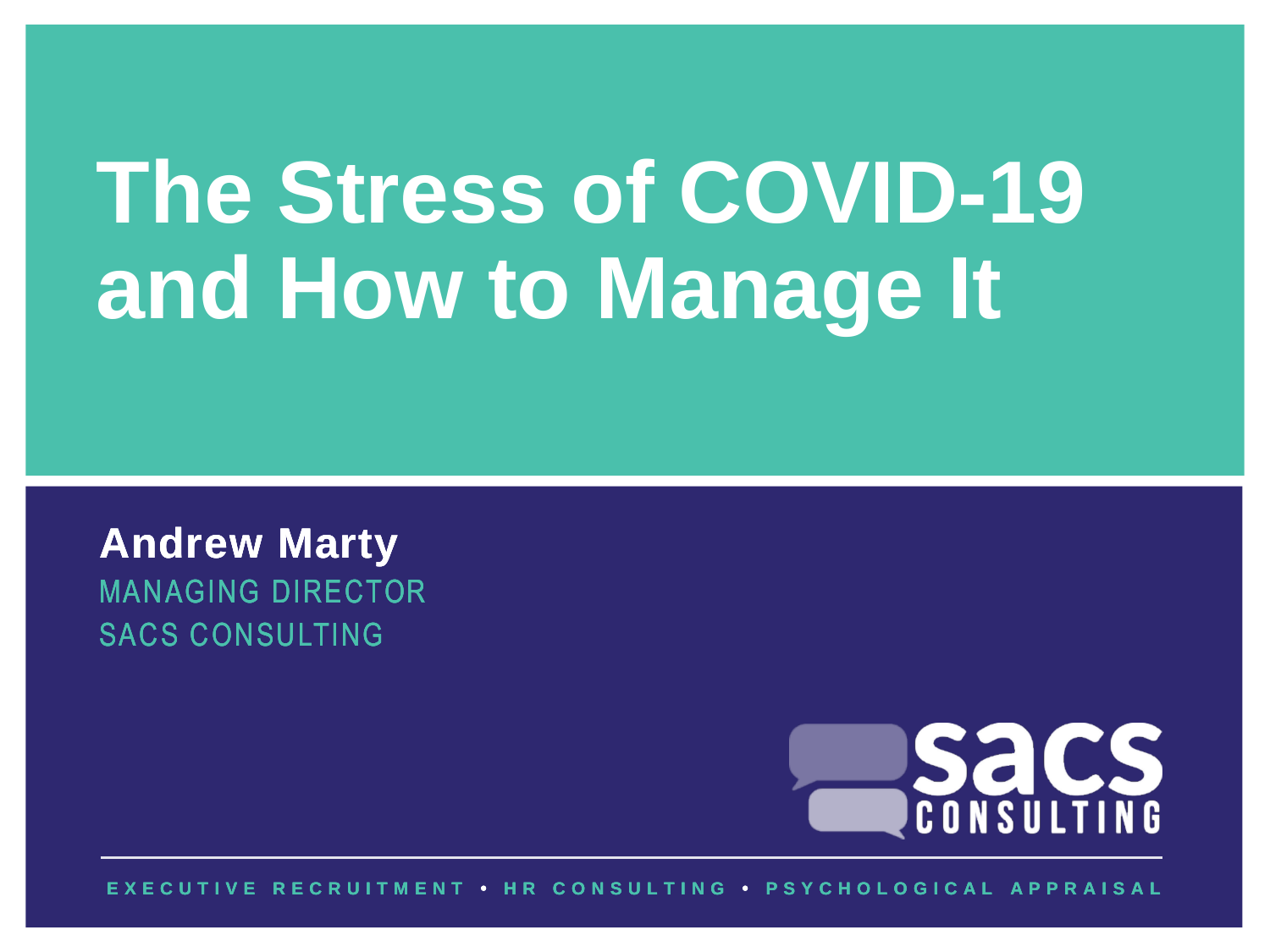#### **What is SACS?**

- Organisational psychology business
	- Psychological testing, Wellbeing surveys, 360 degree feedback
	- Organisational and individual development change management, coaching, career transition management, workforce planning
- Recruitment process design and delivery
- Scientist practitioner model mainly Deakin Uni
- Evidence based approach to people management.

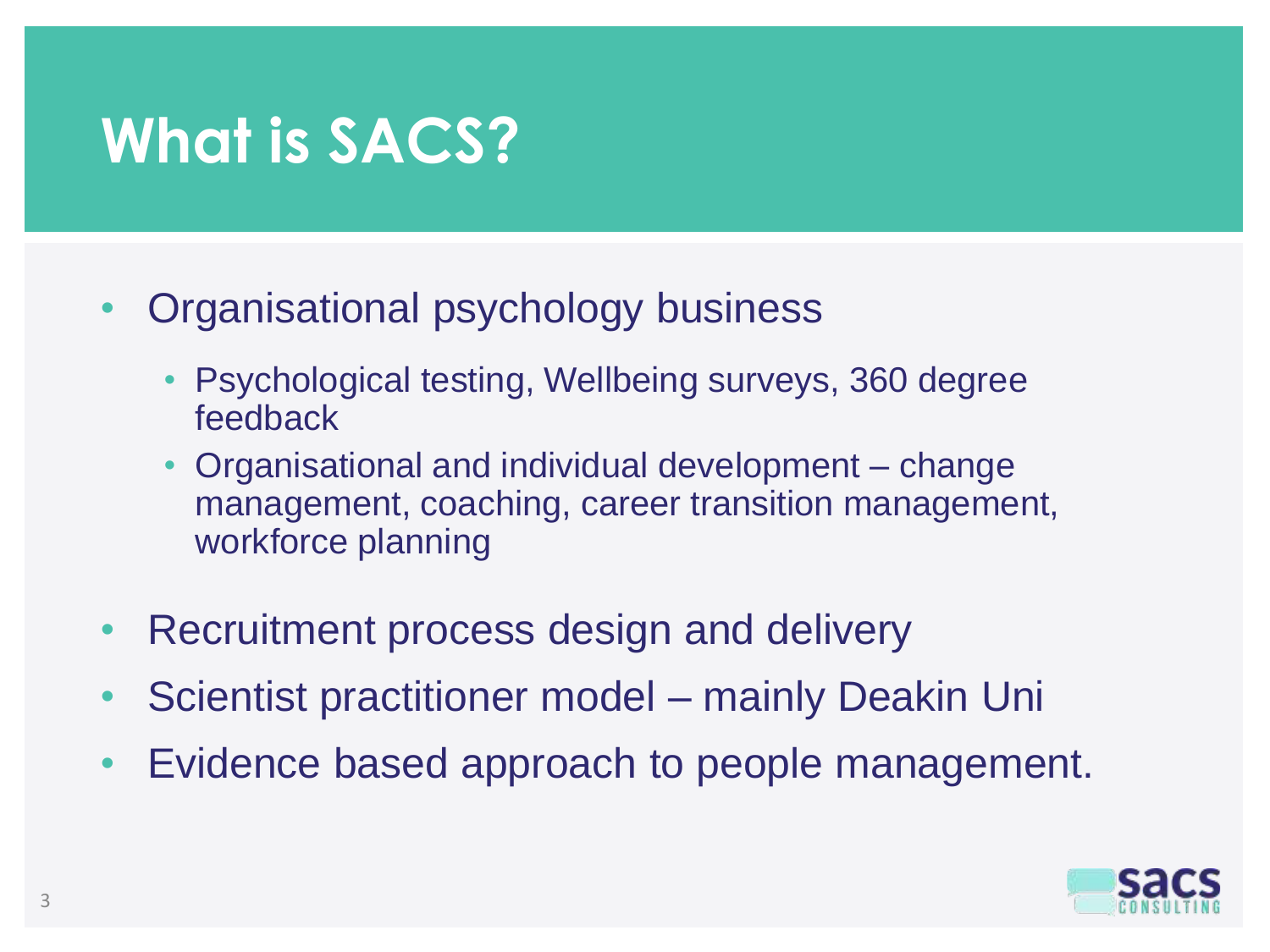#### **Objectives**

- Stressors Covid-19 and others
- **Stress**
- What stress does to us
- Acute versus chronic stress
- Are we equally "stressable"?
- Stress into trauma
- Warning signs
- Self management
- Leadership in the world of Covid-19.

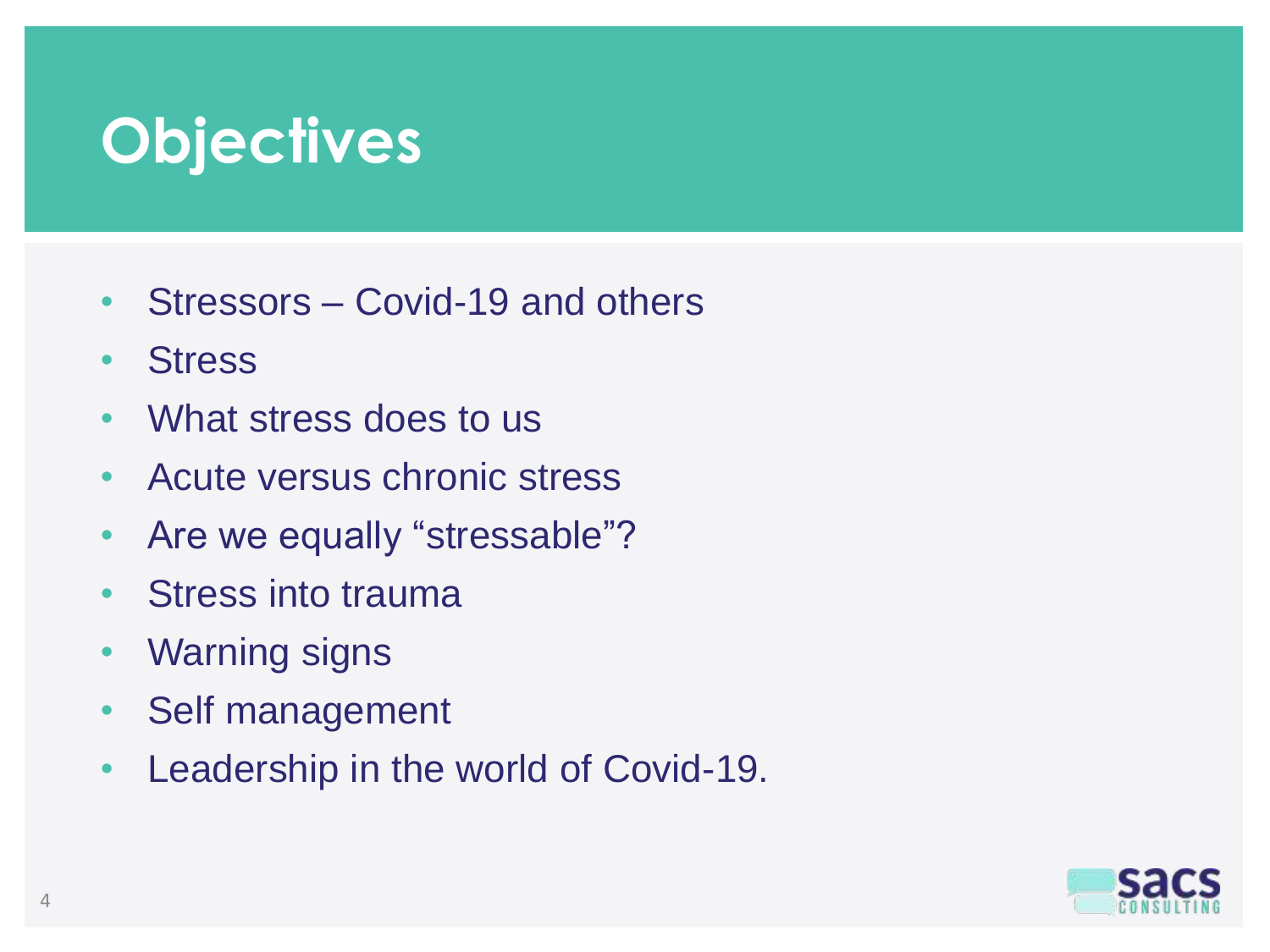## **Your objectives…**

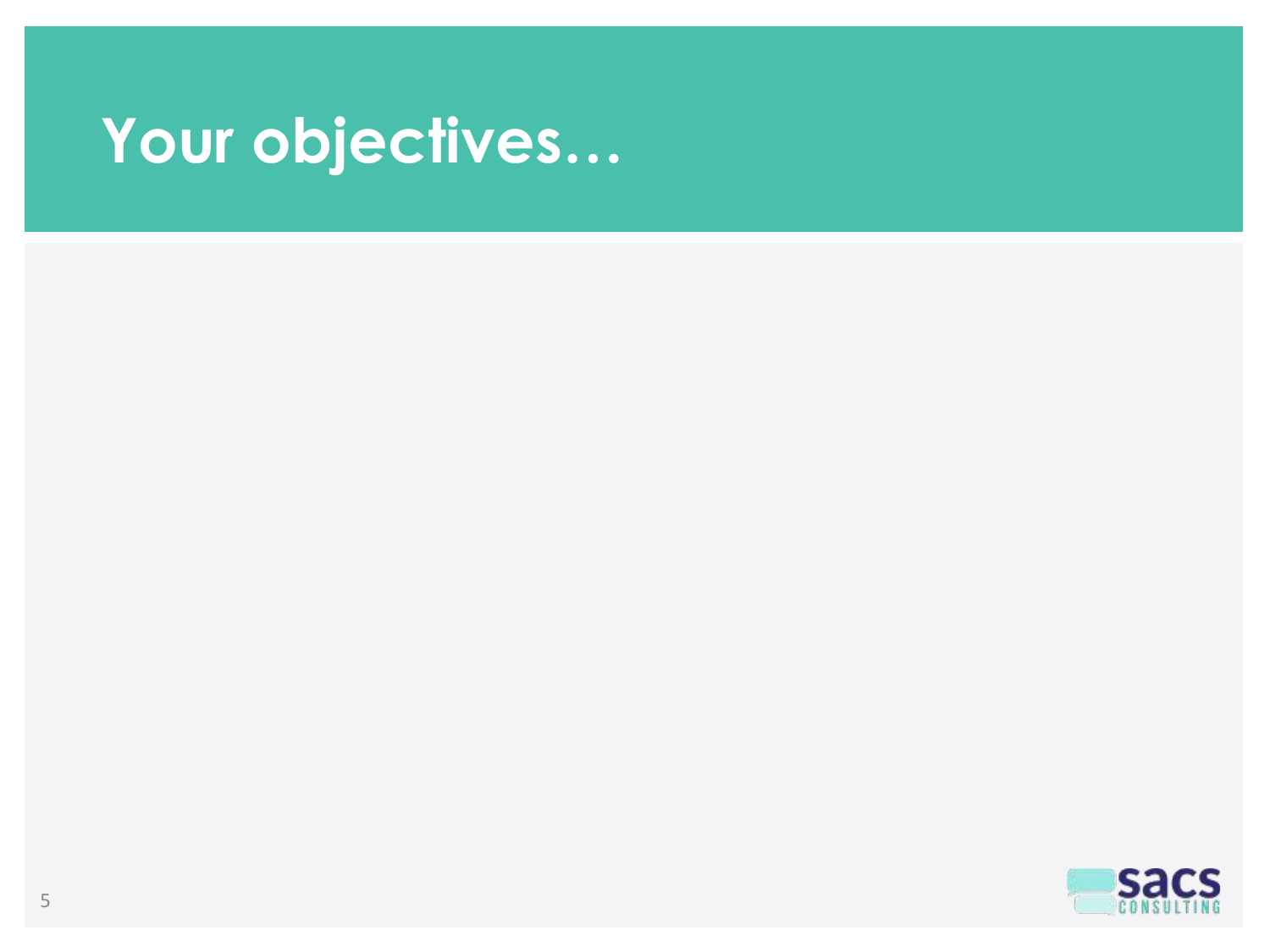## **Stressors and stress…**





**• E X E C U T I V E R E C R U I T M E N T**

**• HR CONSULTING** 

**• PSYCHOLOGICAL APPRAISAL**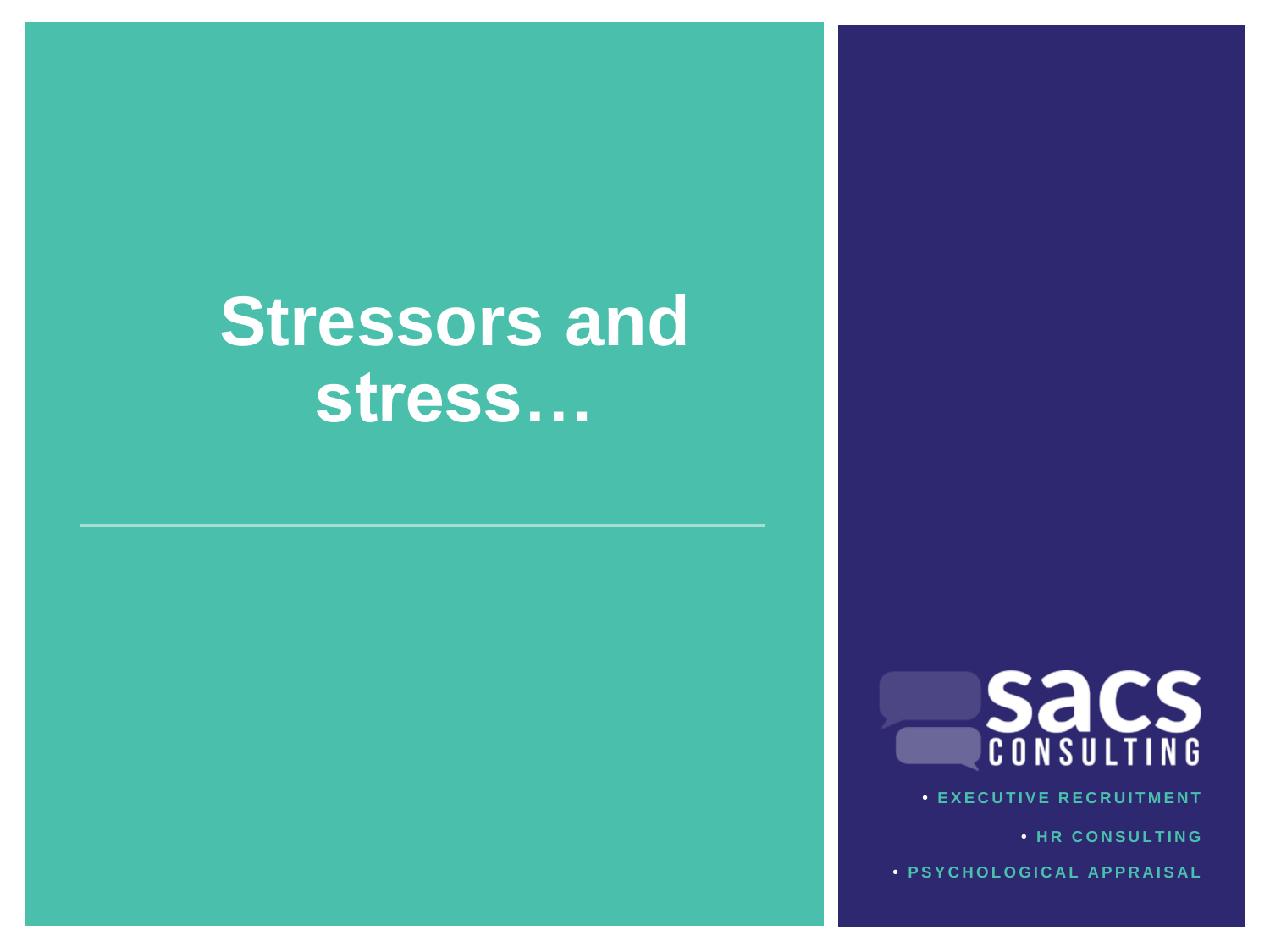## **Life Stressors – 41 major life stressors (Holmes & Rahe, 1967)**

| Life event                                               | Life change units |
|----------------------------------------------------------|-------------------|
| Death of a spouse                                        | 100               |
| Divorce                                                  | 73                |
| Marital separation                                       | 65                |
| Imprisonment                                             | 63                |
| Death of a close family member                           | 63                |
| Personal injury or illness                               | 53                |
| Marriage                                                 | 50                |
| Dismissal from work $\bigstar$                           | 47                |
| Marital reconciliation                                   | 45                |
| Retirement                                               | 45                |
| Change in health of family member $\bigstar$             | 44                |
| Pregnancy                                                | 40                |
| Sexual difficulties                                      | 39                |
| Gain a new family member                                 | 39                |
| Business readjusment                                     | 39                |
| Change in financial state $\bigstar$                     | 38                |
| Change in frequency of arguments ?                       | 35                |
| Major mortgage                                           | 32                |
| Foreclosure of mortgage or loan                          | 30                |
| Change in responsibilities at work $\blacktriangleright$ | 29                |

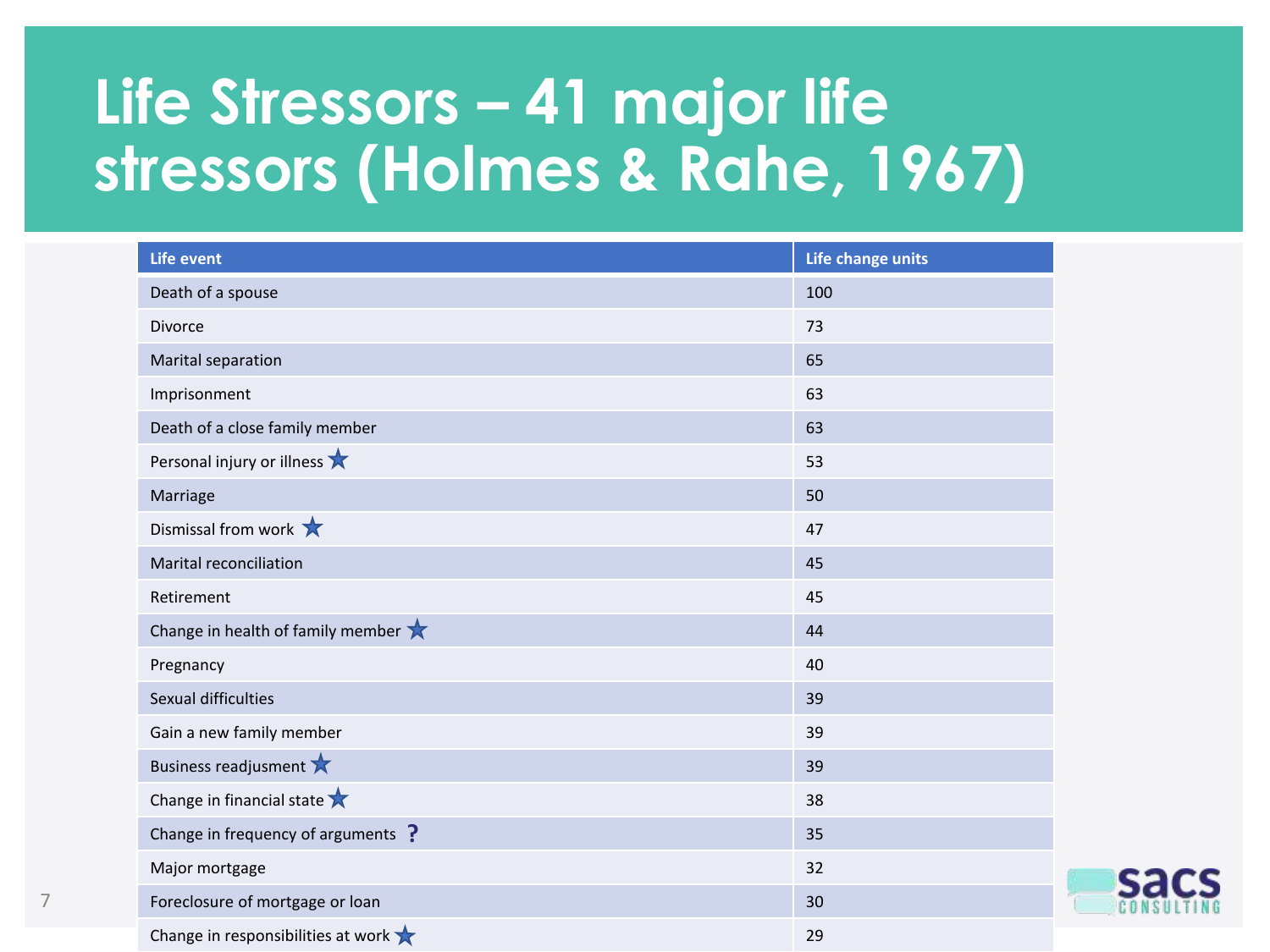#### **Work stressors – two types**

- **Challenge demands – "good" stressors:**
- Pressure of workload
- Pressure of processing lots of information
- Pressure of problem solving.

**Hindrance demands – "bad" stressors:**

- Lack of social support
- Job insecurity
- Inadequate resources
- Role ambiguity
- Role conflict contrary requirements from people around you.

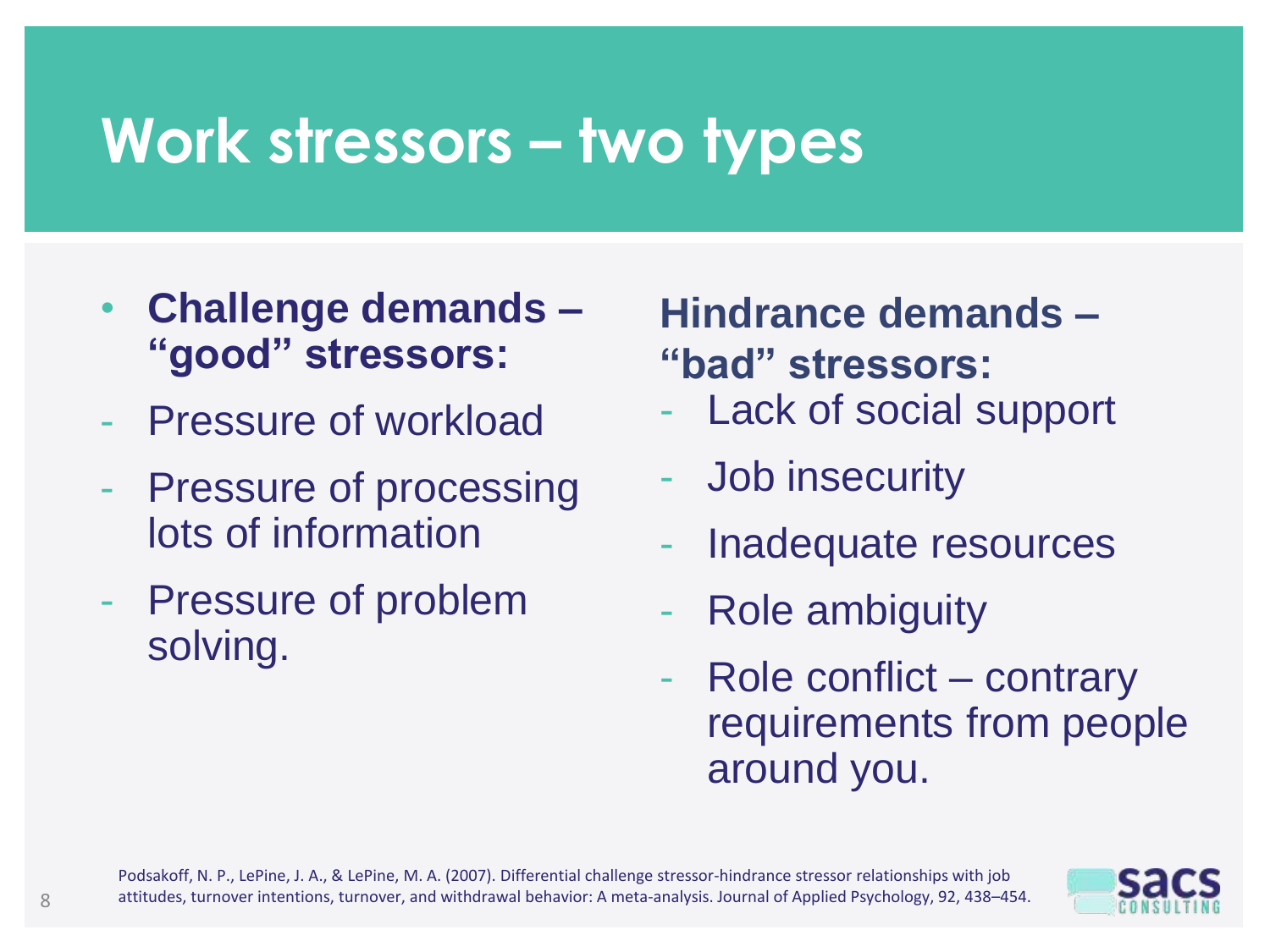### **How the brain responds to stress – flight, fight, freeze**

- When a person experiences stress, the amygdala sends a distress signal to the hypothalamus
- The hypothalamus communicates with other parts of the body, triggering the fight, flight or freeze stress response
	- Heart beats faster
	- Dilated pupils
	- **Rapid breathing**
	- Senses become sharper
	- Rush of adrenaline
	- Immune system suppressed



When under stress, our brains are less productive and have 9 less capacity to think creatively

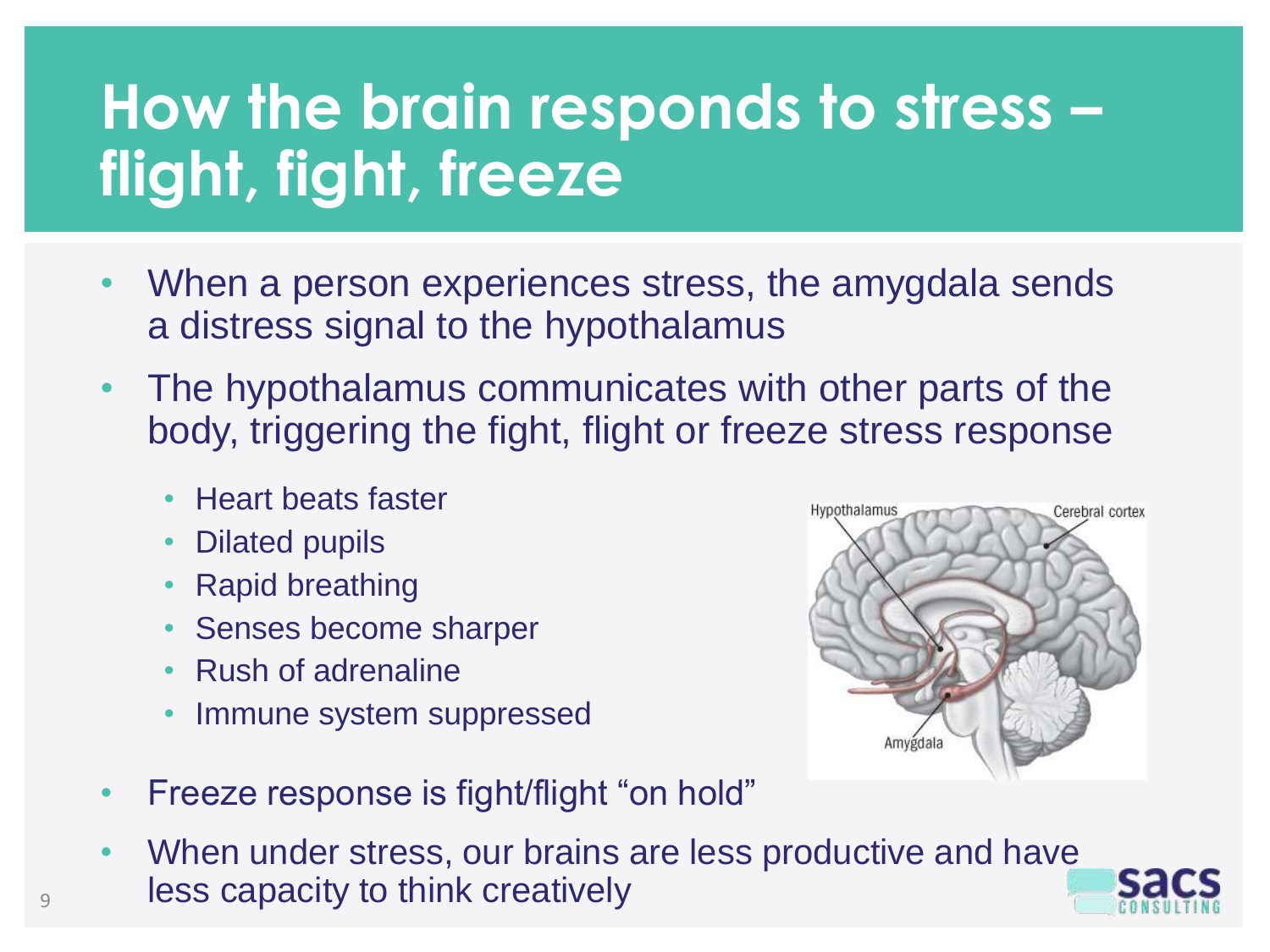#### **The stressed brain…**



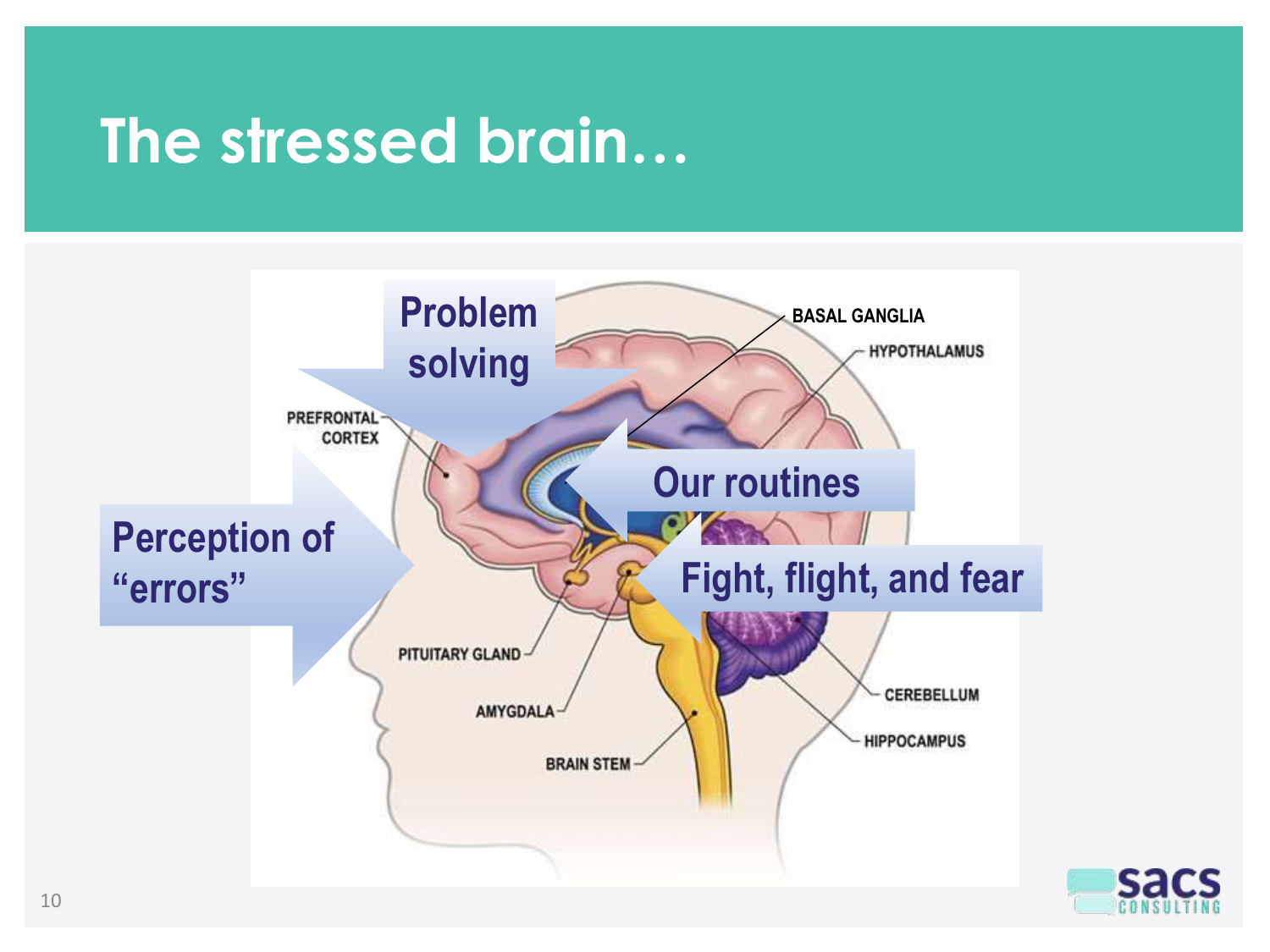#### **Is everyone equally "stressable"?**

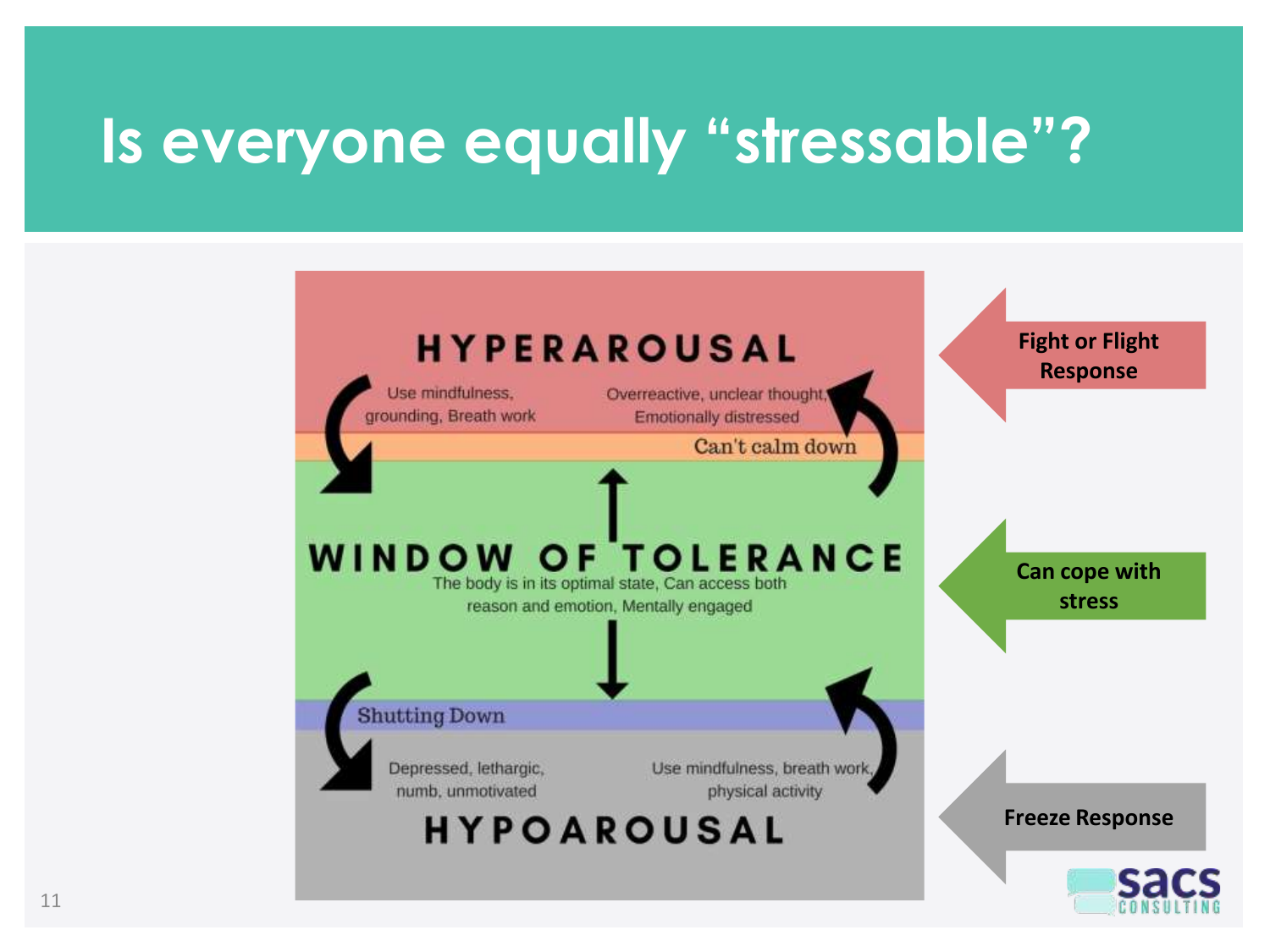#### **Window of tolerance**

- "Size" of window varies from person to person We all have windows of what we're able to tolerate
- Stress and trauma can shrink your window of tolerance
- Mindfulness and positive psychology activities can help to extend one's window of tolerance.

Ogden, P., Minton, K., and Pain, C. (2006). Trauma and the body: A sensorimotor approach to psychotherapy. New York: Norton.



12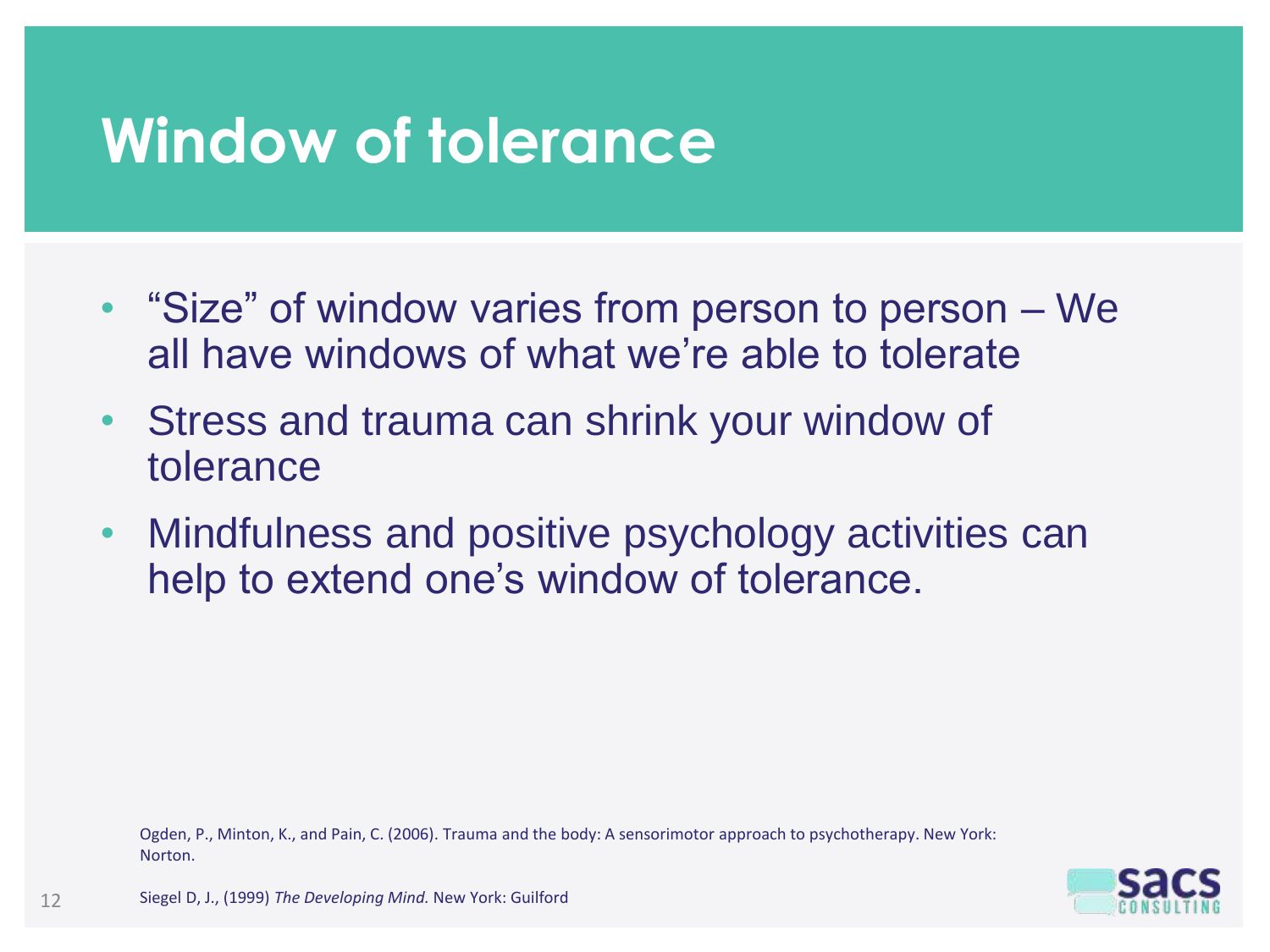#### **Stress, performance and wellbeing…**



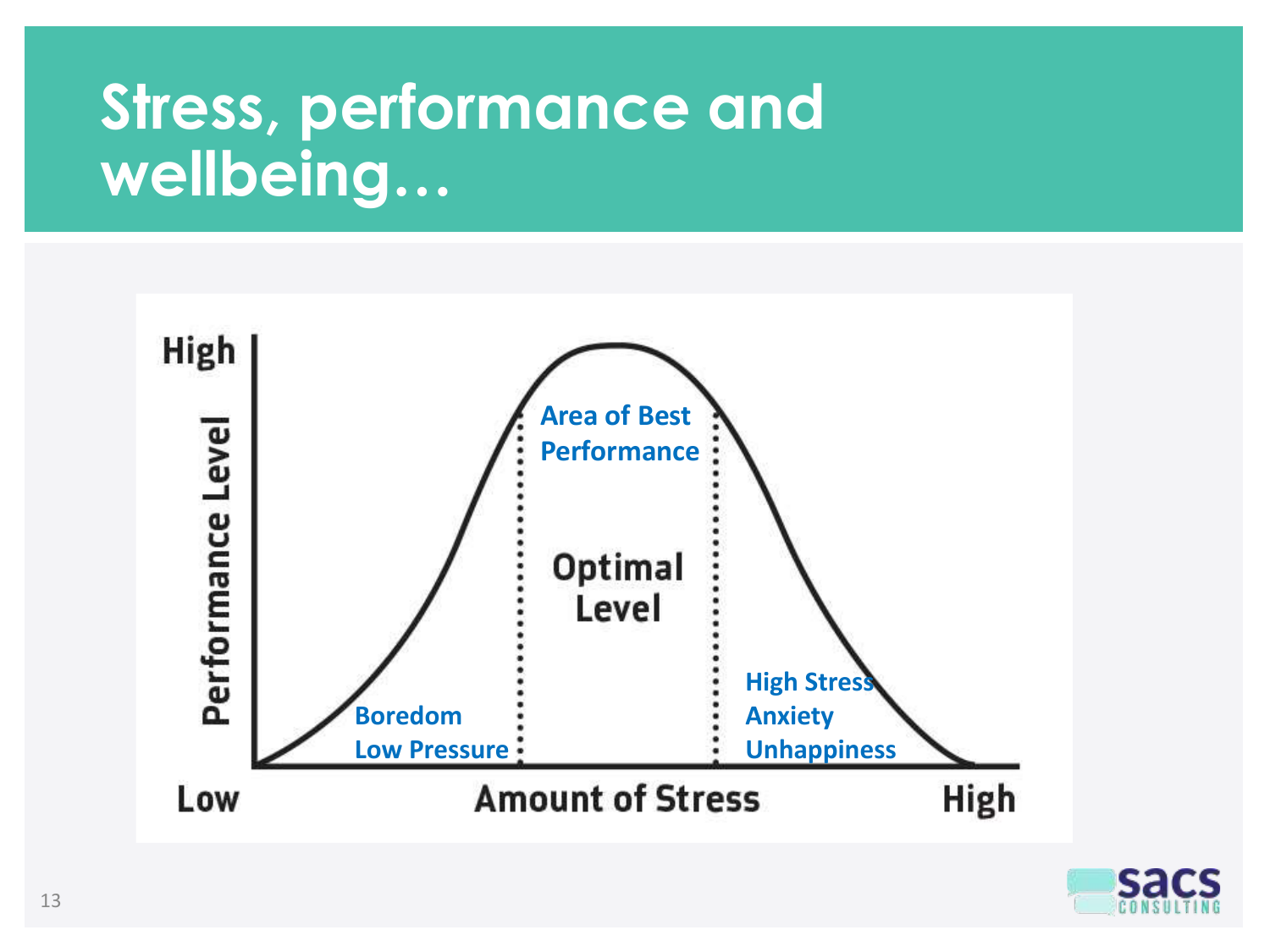#### **Surge capacity**

- Mental and physical adaptive systems that we use to survive in acutely stressful situations
- We have the capacity to "surge" but this is temporary
- Resilience "bank account" it can get depleted under certain circumstances/situations
- COVID-19 pandemic prolonged stress
- How do we restore our surge capacity?

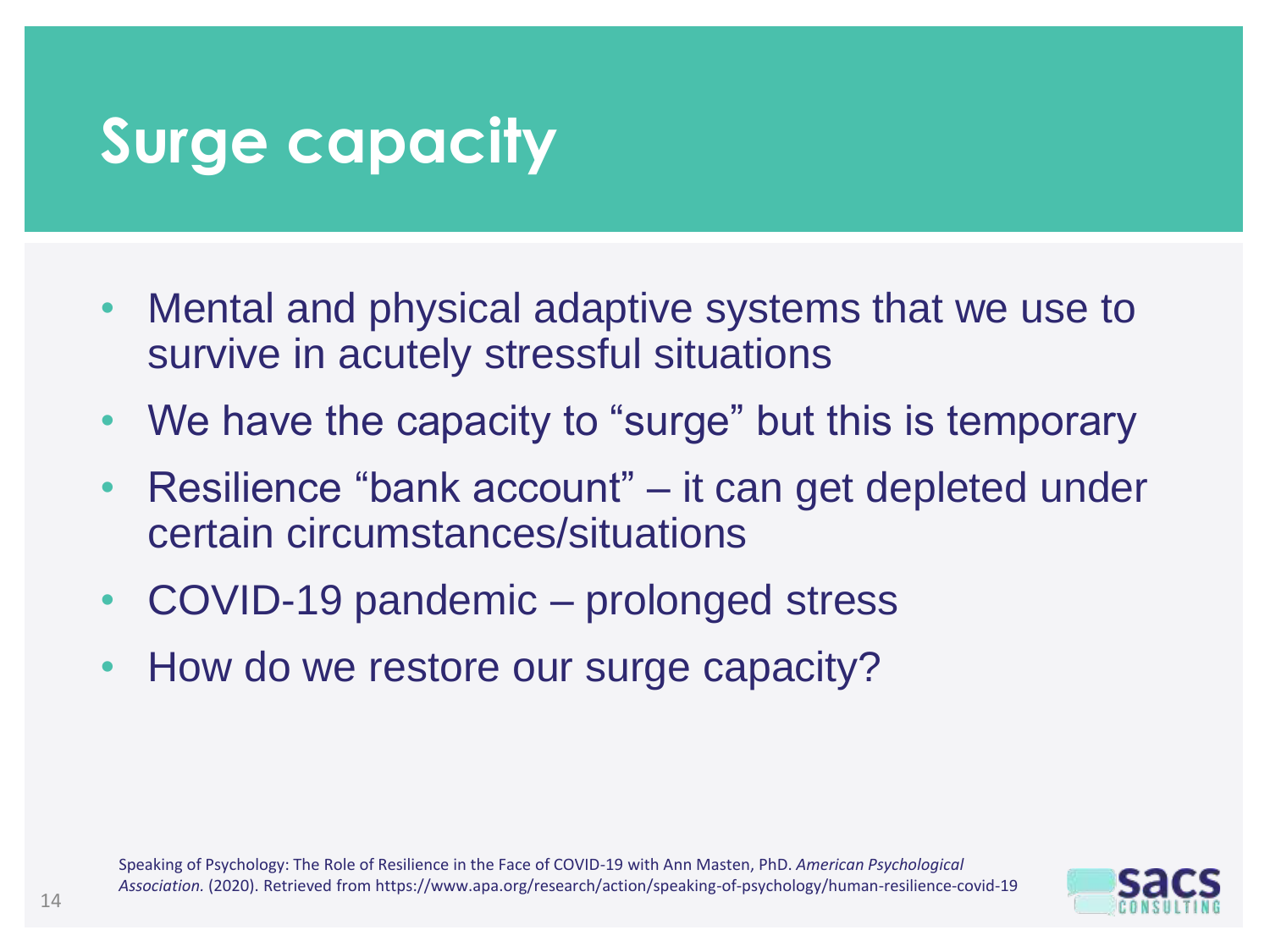#### **Nature and nurture**

#### *Your window of tolerance*

| <b>Nature</b>                                                                                                                                                                                | <b>Nurture</b>                                                                                                                                    |
|----------------------------------------------------------------------------------------------------------------------------------------------------------------------------------------------|---------------------------------------------------------------------------------------------------------------------------------------------------|
| Intelligence<br>- Verbal<br>- Numerical<br>- Abstract<br>Personality e.g.,<br>- Honesty-Humility<br>- Emotionality<br>- Extraversion<br>- Agreeableness<br>- Conscientiousness<br>- Openness | <b>Skills</b><br>- Abilities<br><b>Experience</b><br>- Knowledge<br>- Qualifications<br><b>Attributes</b><br>$-$ Style<br>- Attitudes<br>- Values |

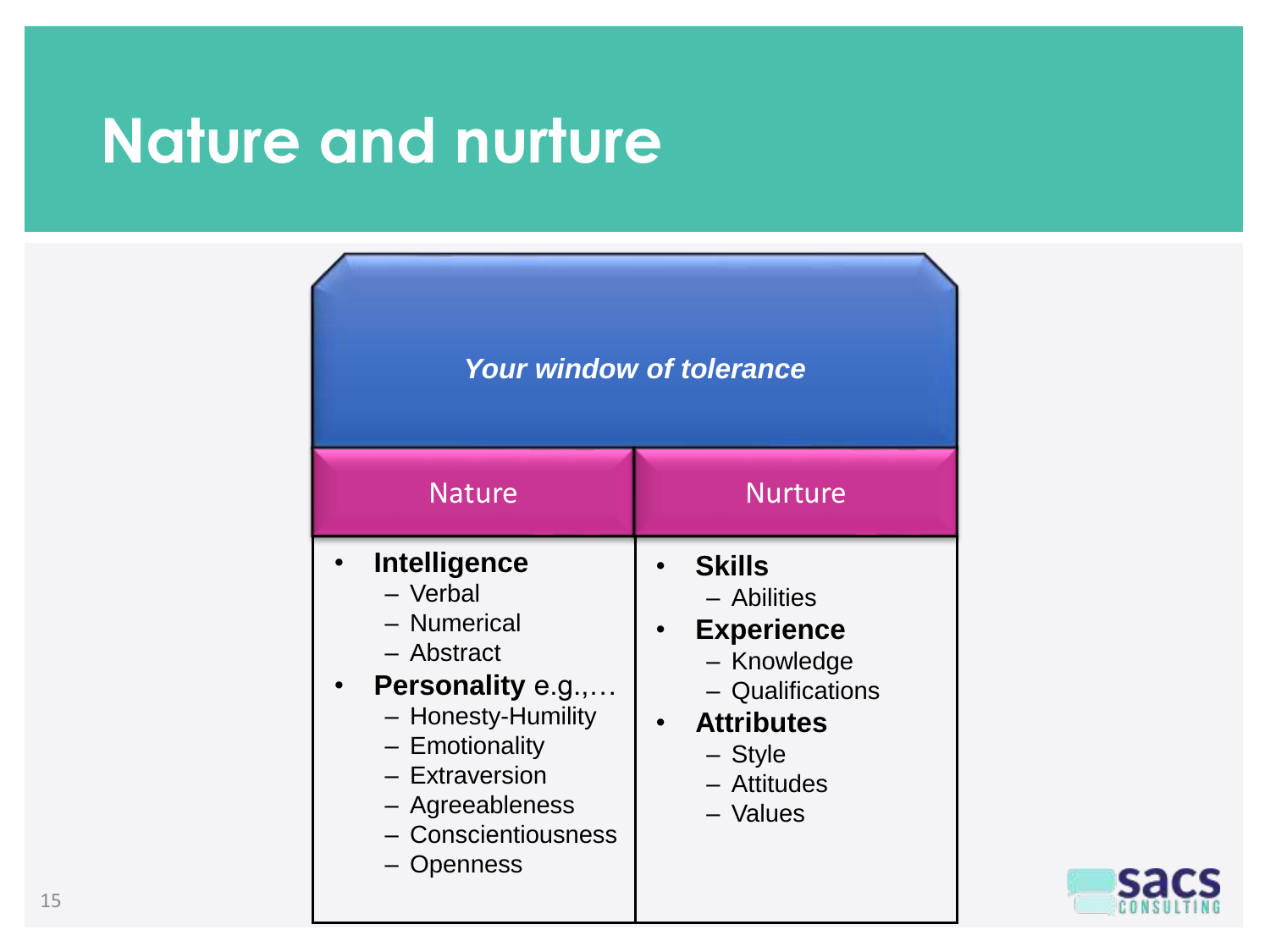#### **SACS 6 Personality**

| 1: Integrity-Modesty        | 3: Extraversion                                            | <b>5: Conscientiousness</b>                      |  |  |
|-----------------------------|------------------------------------------------------------|--------------------------------------------------|--|--|
| <b>Genuineness</b>          | <b>Social Confidence</b>                                   | <b>Likes to be Organised</b>                     |  |  |
| <b>Rule Favouring</b>       | <b>Happy to be Center of</b><br><b>Attention</b>           | <b>Committed to Hard Work</b>                    |  |  |
| <b>Absence of Greed</b>     | <b>Likes to be in Company</b>                              | <b>Detail Minded</b>                             |  |  |
| <b>Absence of Arrogance</b> | <b>Cheerfulness and Optimism</b>                           | <b>Makes Decisions Carefully</b>                 |  |  |
| 2: Emotionality             | 4: Absence of Anger                                        | <b>6: Openness to Experience</b>                 |  |  |
| <b>Threat Sensitivity</b>   | <b>Unlikely to Carry a Grudge</b>                          | <b>Cares About Appearances</b>                   |  |  |
| <b>Anxiety</b>              | <b>Unlikely to be Harsh</b>                                | <b>Curious About the World</b>                   |  |  |
| <b>Lack of Independence</b> | <b>Doesn't Have to Have Things</b><br><b>Their Own Way</b> | <b>Likes to be Creative</b>                      |  |  |
| <b>Overly Empathic</b>      | <b>Slow to Anger</b>                                       | <b>Comfortable with the</b><br><b>Unfamiliar</b> |  |  |
|                             |                                                            | 7: (Interstitial scale)                          |  |  |

**Soft Heartedness**

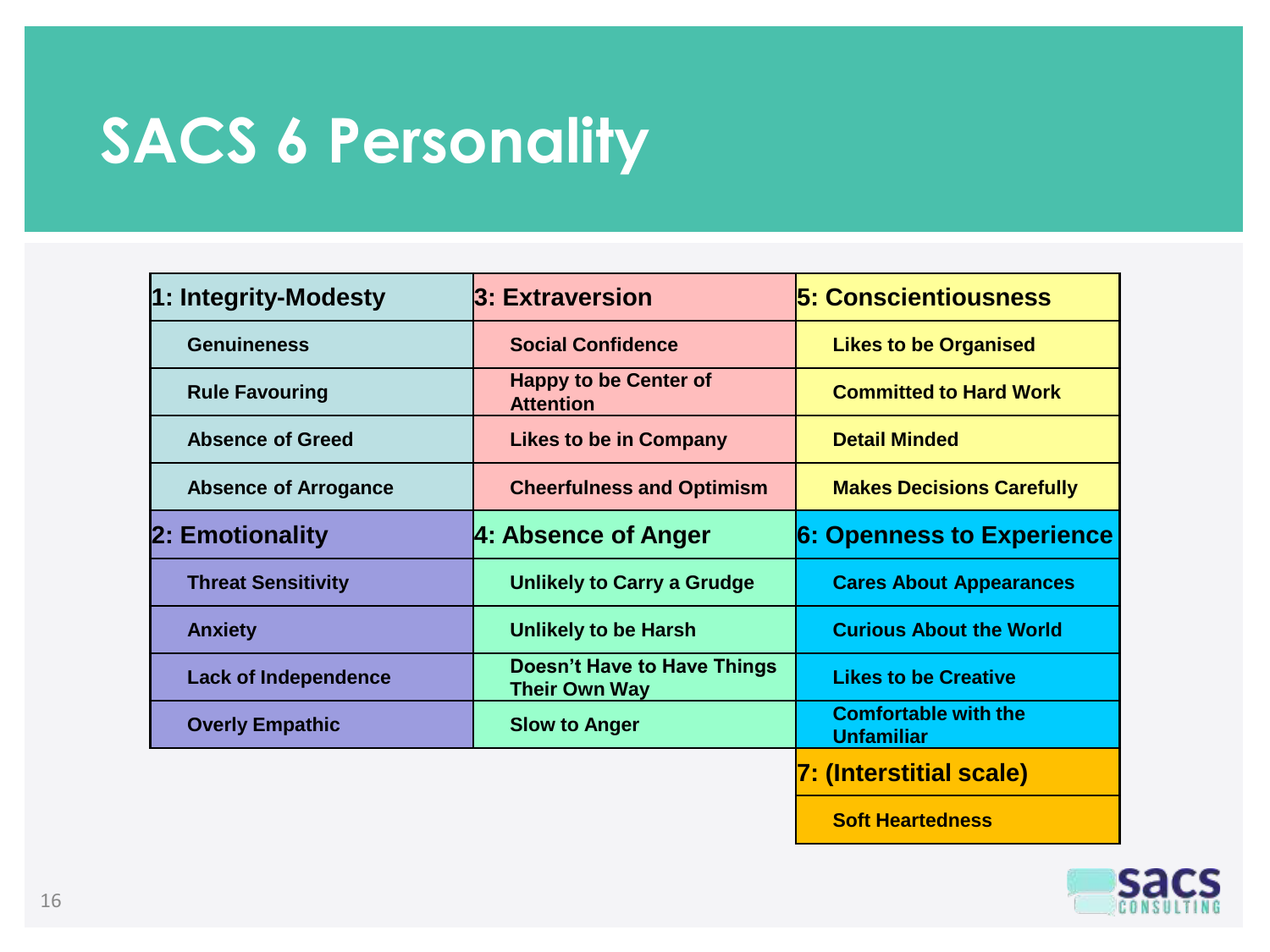#### **Nature – genetic component to resilience**



**The base line could be as much as 2 thirds genetic** 

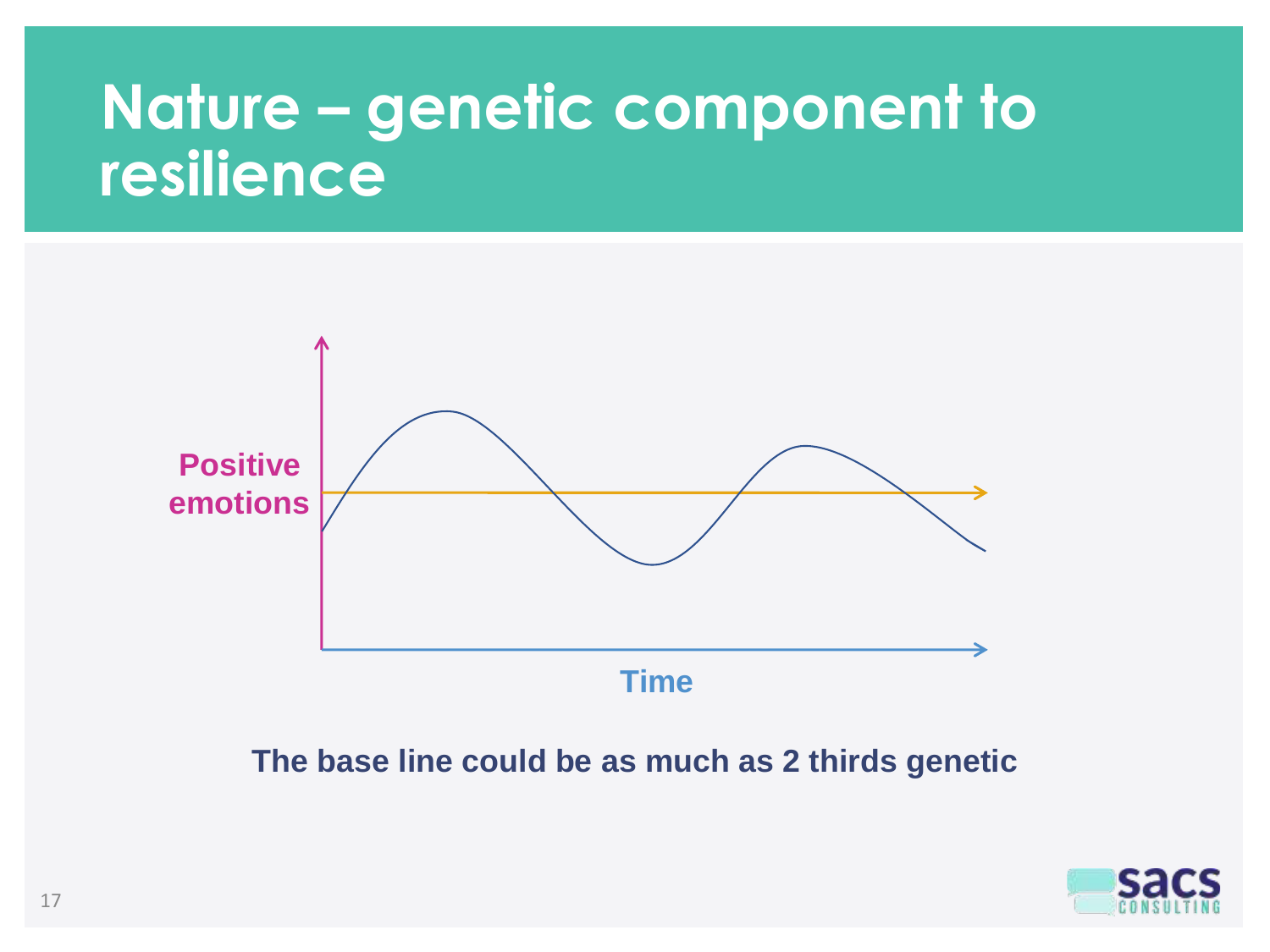#### **Cognitive ability…**

- People with higher cognitive ability have a natural capacity to learn and adopt a wider range of solutions
	- Words
	- Numbers
	- Problem solving
- But, smart people can fret more if they are emotionally unstable.

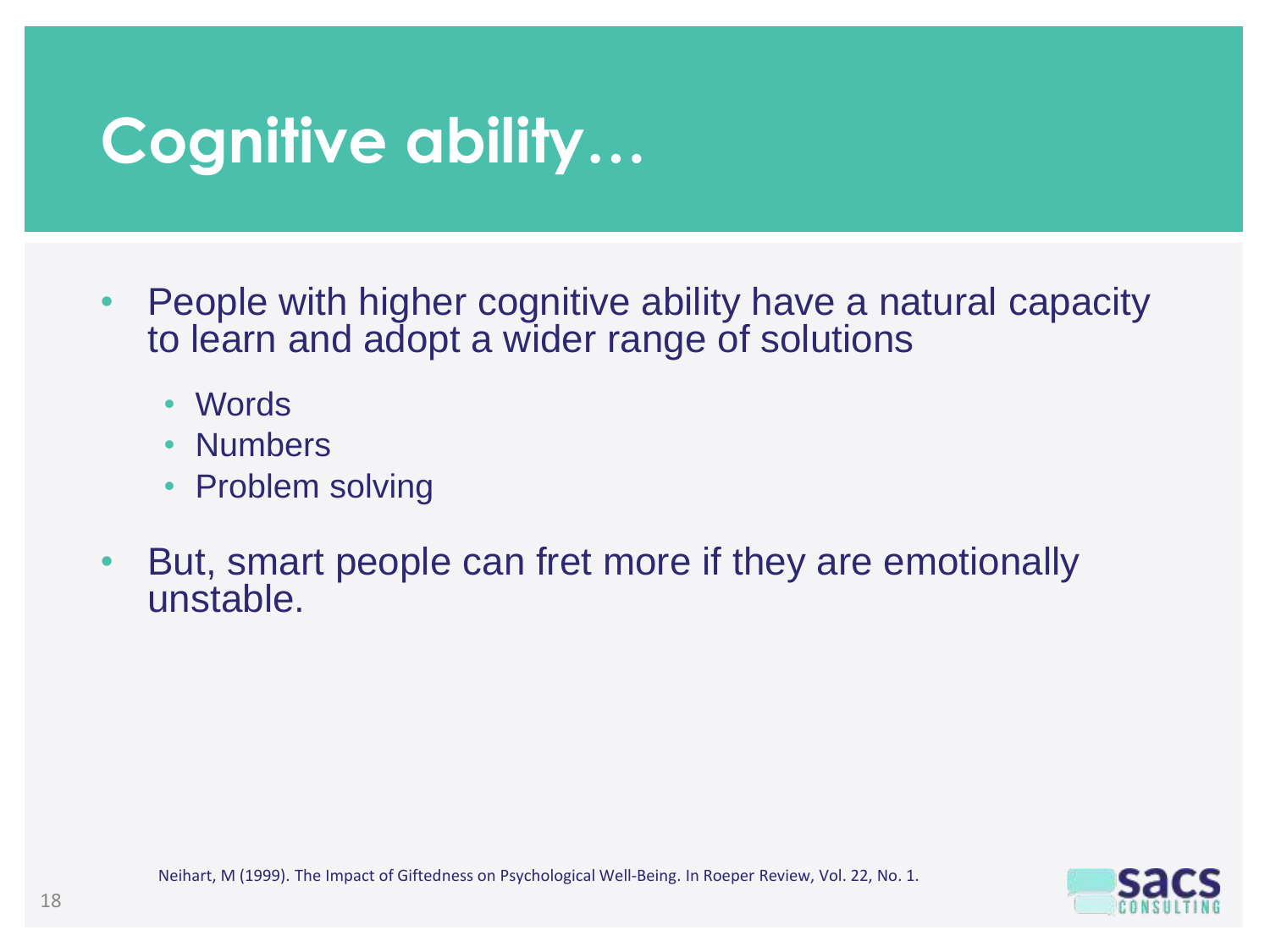#### **SACS Work Values**

- Items are focussed specifically on values in a workplace setting
	- e.g. "It is important to me to decide my own priorities at work"
- 11 Values
	- Authority
	- Ambition
	- Enjoyment
	- Variety
	- Autonomy
	- Social Justice
	- Environmental Sustainability
	- Helping and Supporting
	- Rule Respecting
	- Traditional Values
	- Safety



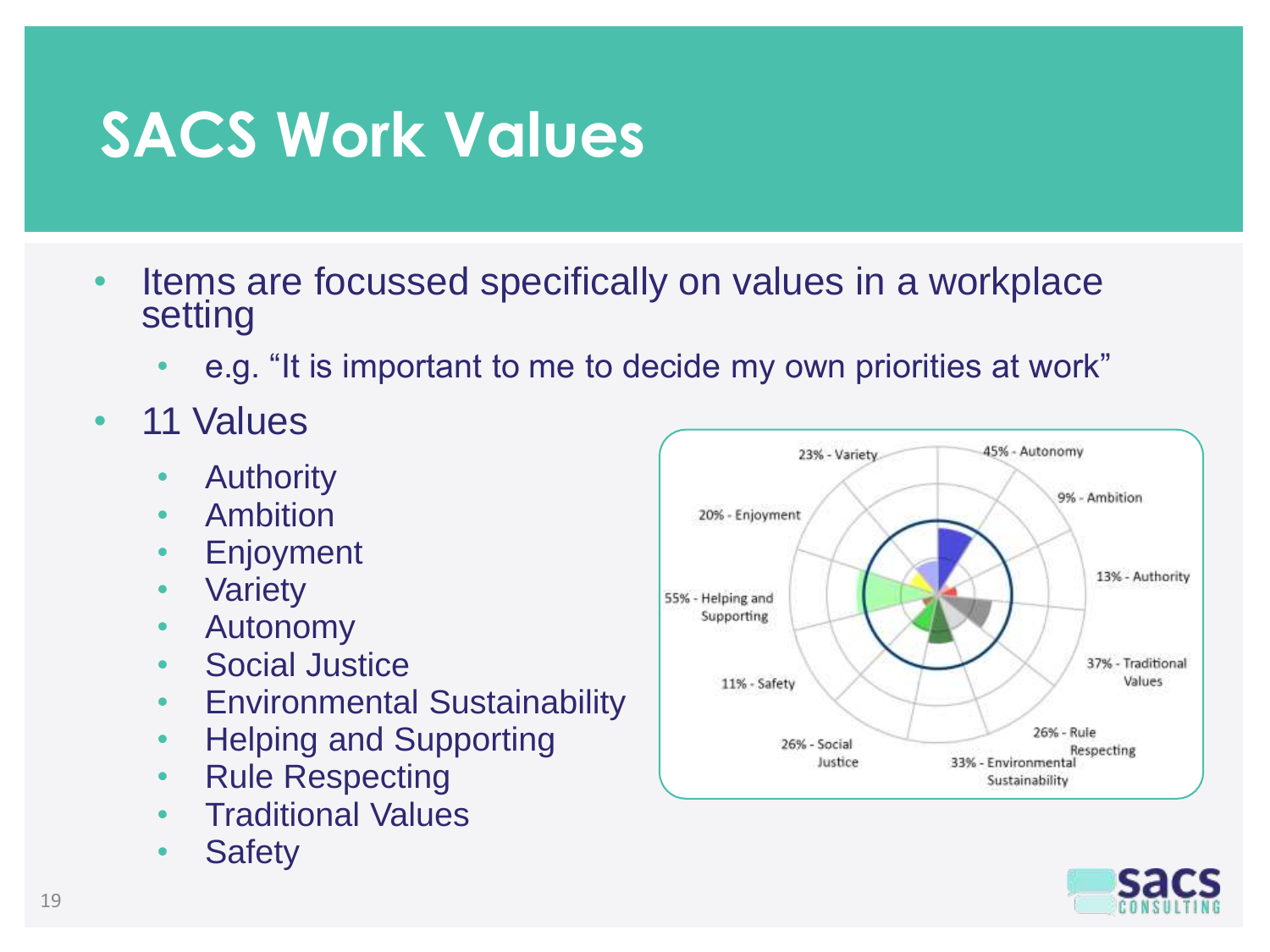#### **Resilience Test**



#### **Resilience**

Resilience is the characteristic of being able to bounce back from difficult circumstances. People who are high in resilience have a capacity to self regulate their emotions and to recover quickly from emotional setbacks.

| <b>Prediction of Resilience</b> |                       | Score, | Meaning |
|---------------------------------|-----------------------|--------|---------|
| Resilience                      | <b>High is better</b> | 64     | High    |

Resilience Risk: Low Options are Low, Medium, High - Low risk is better

Candidates with high levels of resilience are lower risk hires. Research suggests that they bring a number of positive characteristics. They:

- · Are often psychologically healthier
- · Can be better at problem-solving
- Are good at building their own coping strategies
- Do better in jobs where they need to interact with other people

Resilient employees tend to remain resilient and employees who are low in resilience will tend to carry this limitation with them throughout their career without specific coaching.

If a person is just under population average then skilled and targeted coaching may cause the person to improve to the point where they should be able to cope reasonably well. If a person's score is significantly below average, say 40 or less, then this is a significant risk.

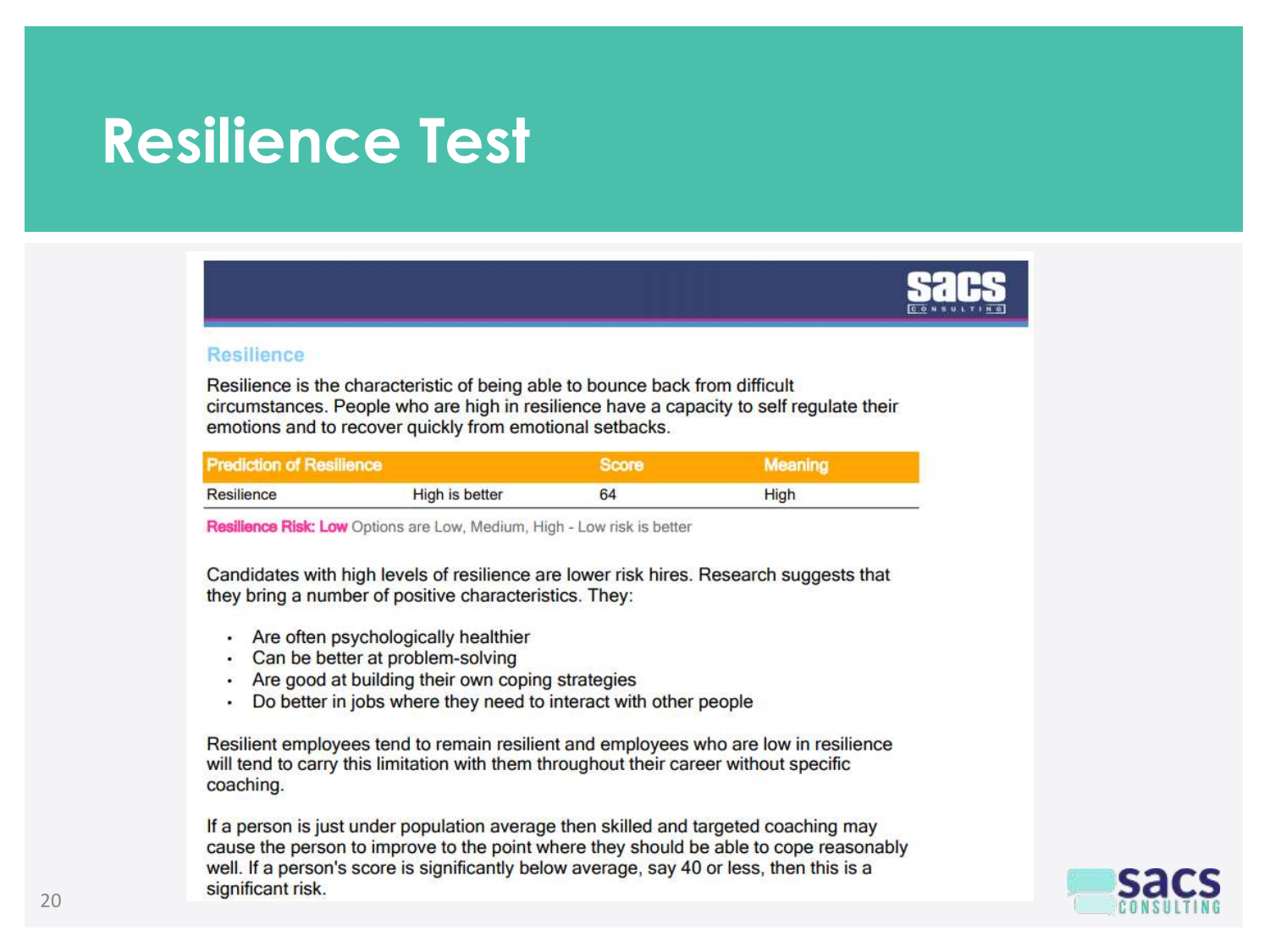#### **Stress – acute or chronic?**

- We evolved to deal with short term stressors
- Stress can become "chronic" after only 6 months.

Hammen, C., Kim, E. Y., Eberhart, N. K., & Brennan, P. A. (2009). Chronic and acute stress and the prediction of major depression in women. *Depression and anxiety*, *26*(8), 718-723.

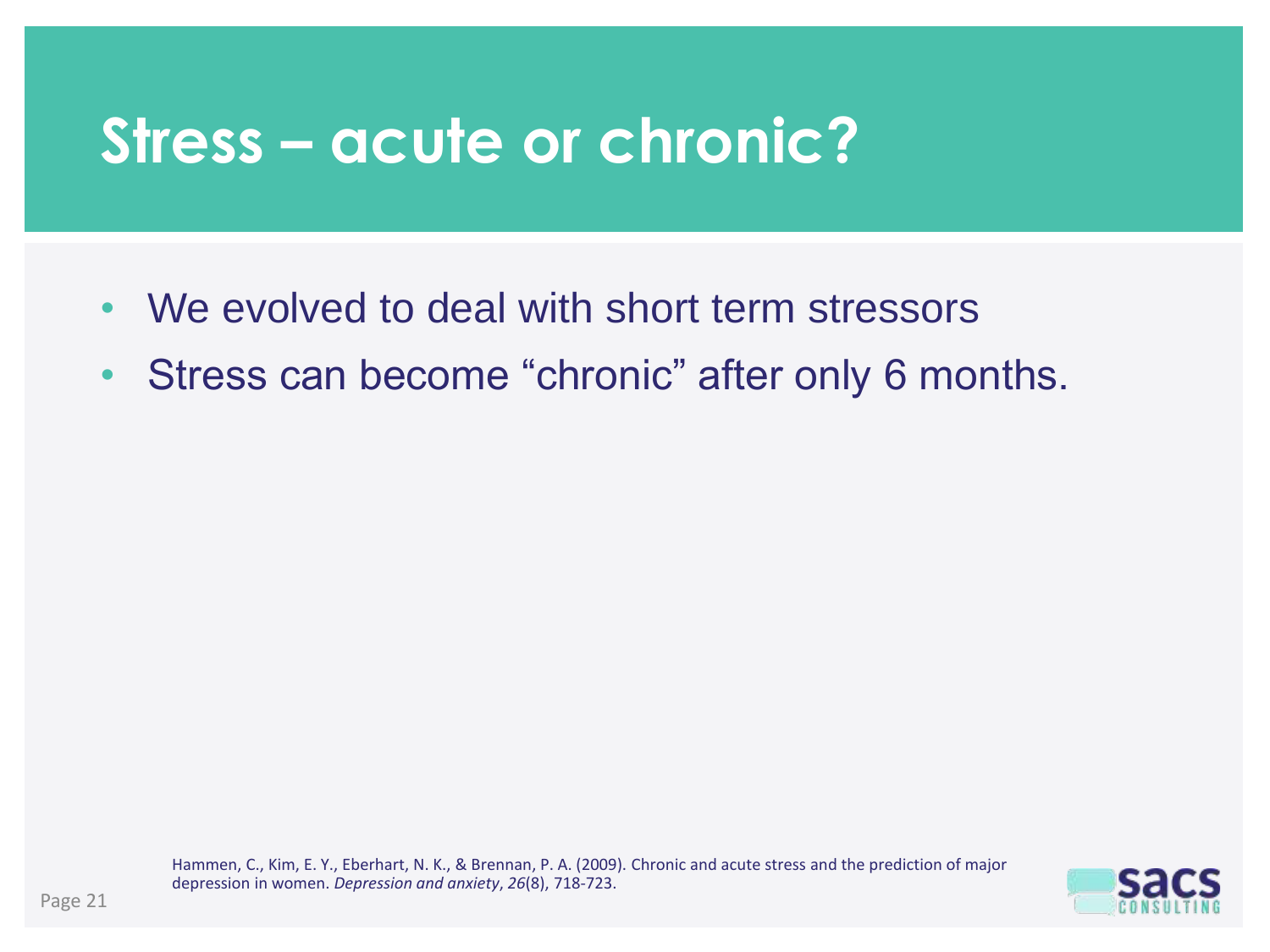## **Chronic stress – how does it affect the brain?**

#### • Stress can kill brain cells

Thomas, R.M., Hotsenpiller, G., and Peterson, D.A. (2007). Acute psychosocial stress reduces cell survival in adult hippocampal neurogenesis but not initial proliferation. Journal of Neuroscience (27) 2734-2743.

- Changes in brain structure
- Imbalances in gray and white matter
- Chronic stress generates myelin-producing cells and fewer neurons
- Can cause excess of white matter this disrupts the balance and timing of communication within the brain
- We make worse decisions.

Chetty, S., Friedman, A., Taravosh-Lahn, K. *et al.* (2014). Stress and glucocorticoids promote oligodendrogenesisin the adult hippocampus. *Mol Psychiatry* (19) 1275–1283.

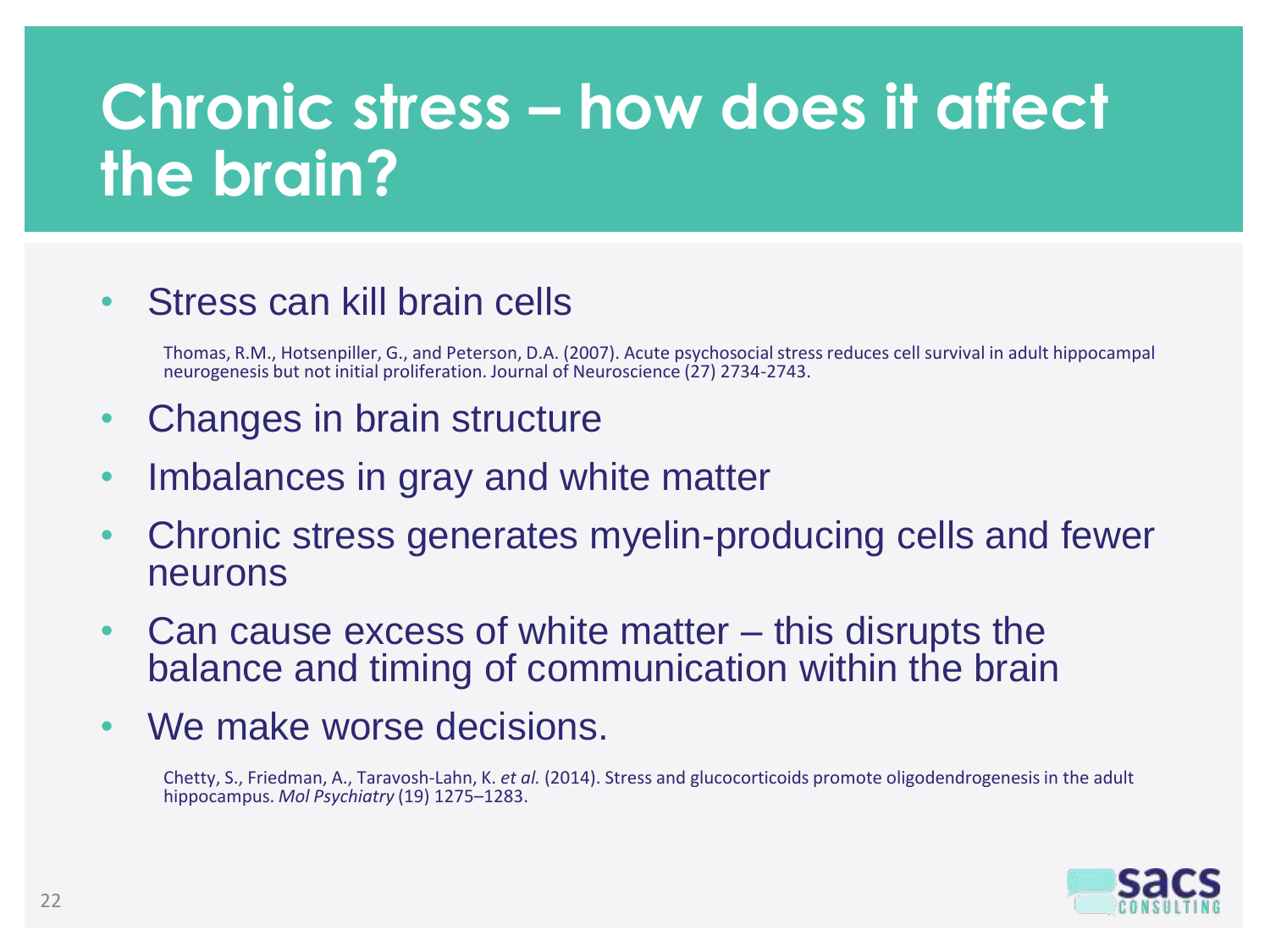## **Chronic stress – how does it affect the brain?**

- Evidence that persistent stress may actually rewire the brain
- Changes in the process of memory particularly the hippocampus & amygdala. We forget things more! Particularly words and spatial relations.
- Mood disorders e.g. depression
- Other mental illnesses
- Effects on the GI system. Significant digestive problems.

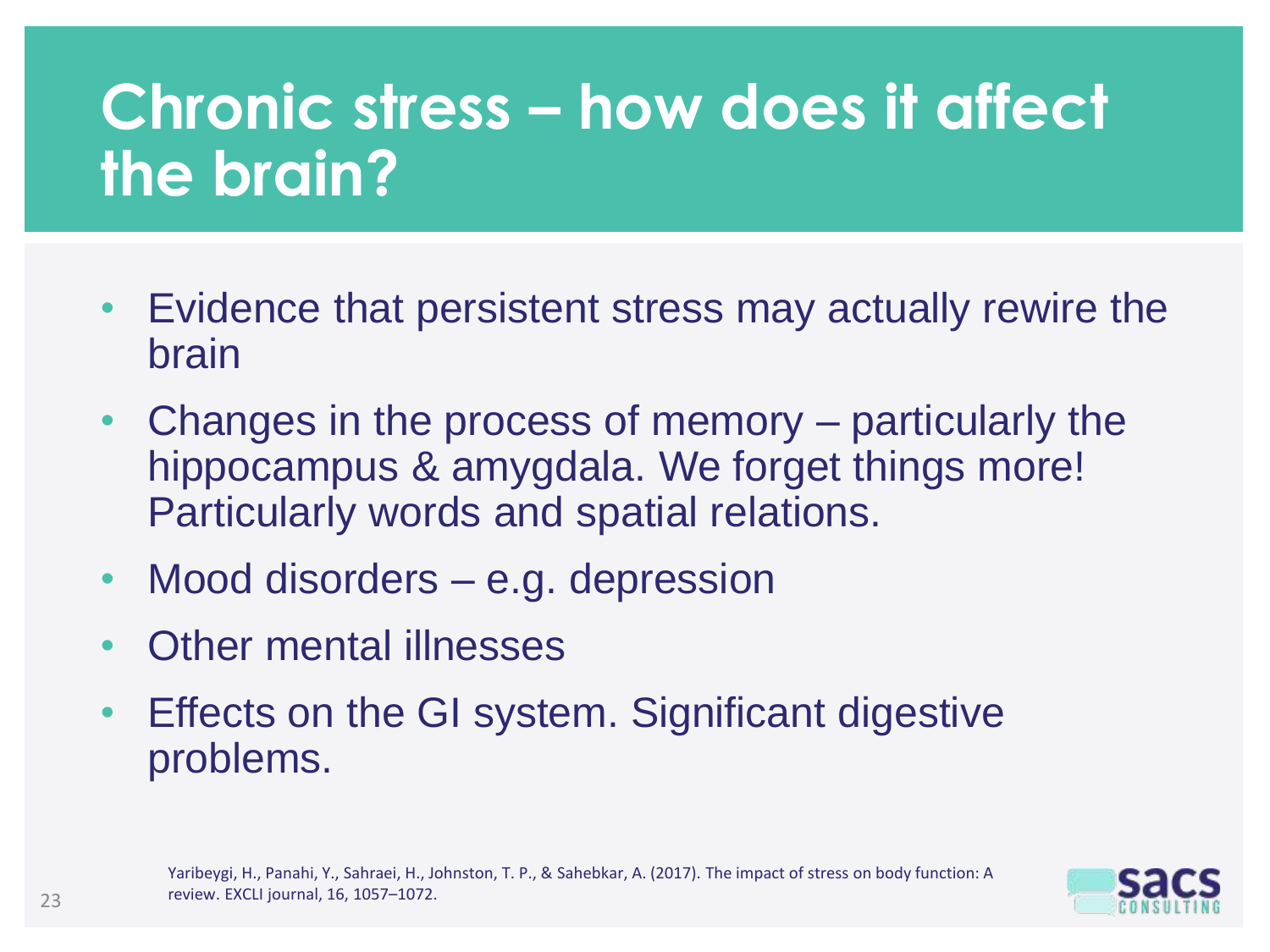#### **How stress turns into trauma**

- Traumatic stress can be caused by a prolonged traumatic experience
- If this continues, your nervous system remains "stuck" intense symptoms linger
- May start to feel worse symptoms interfere with daily life
- PTSD can develop after a prolonged traumatic experience
	- Intrusive symptoms such as nightmares
	- Avoiding certain situations
	- Negative changes in emotions and beliefs
	- Hyperarousal e.g. difficulty sleeping or concentrating.

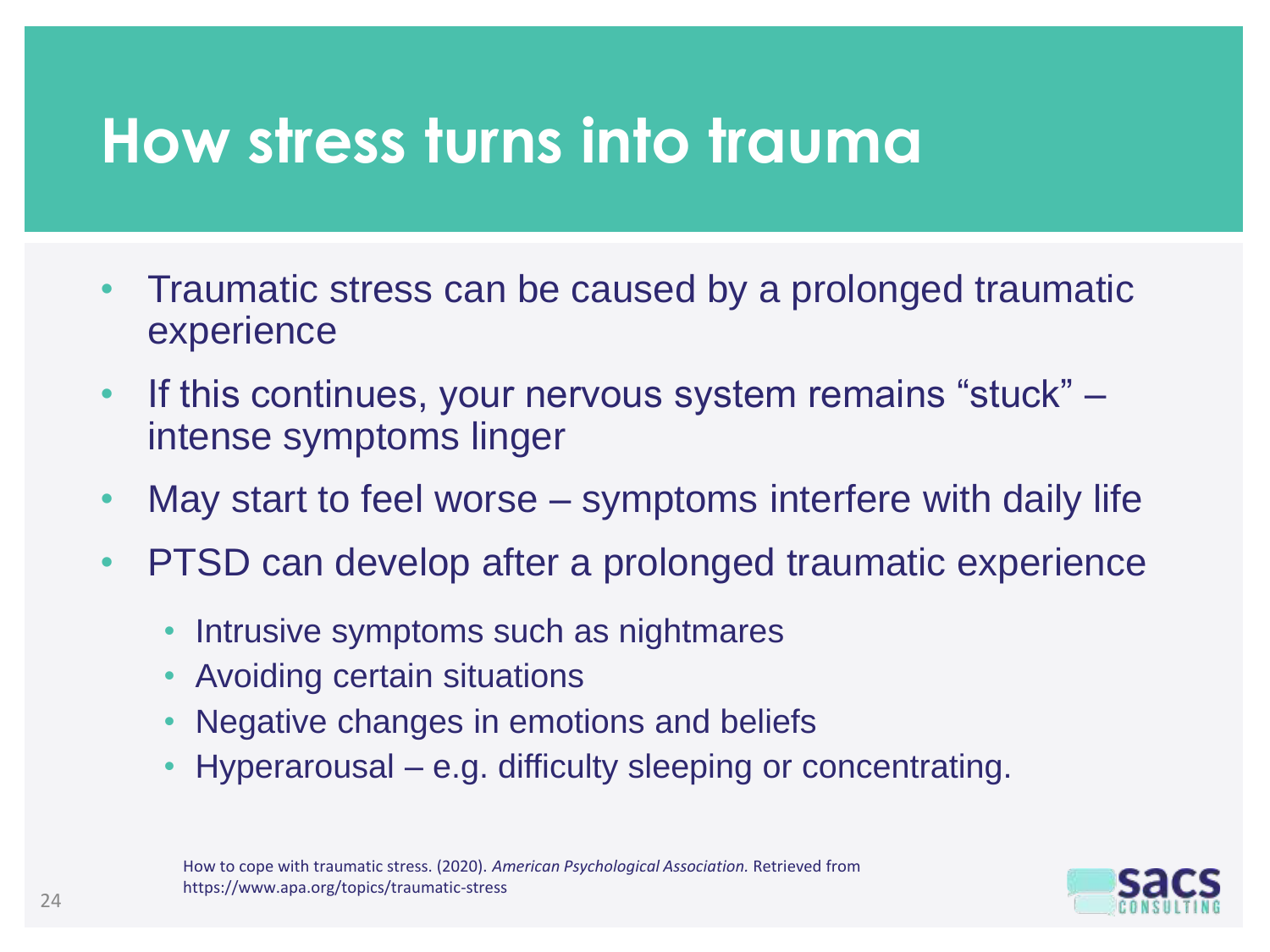# **Is it all bad?**



**• E X E C U T I V E R E C R U I T M E N T**

**• HR CONSULTING** 

**• PSYCHOLOGICAL APPRAISAL**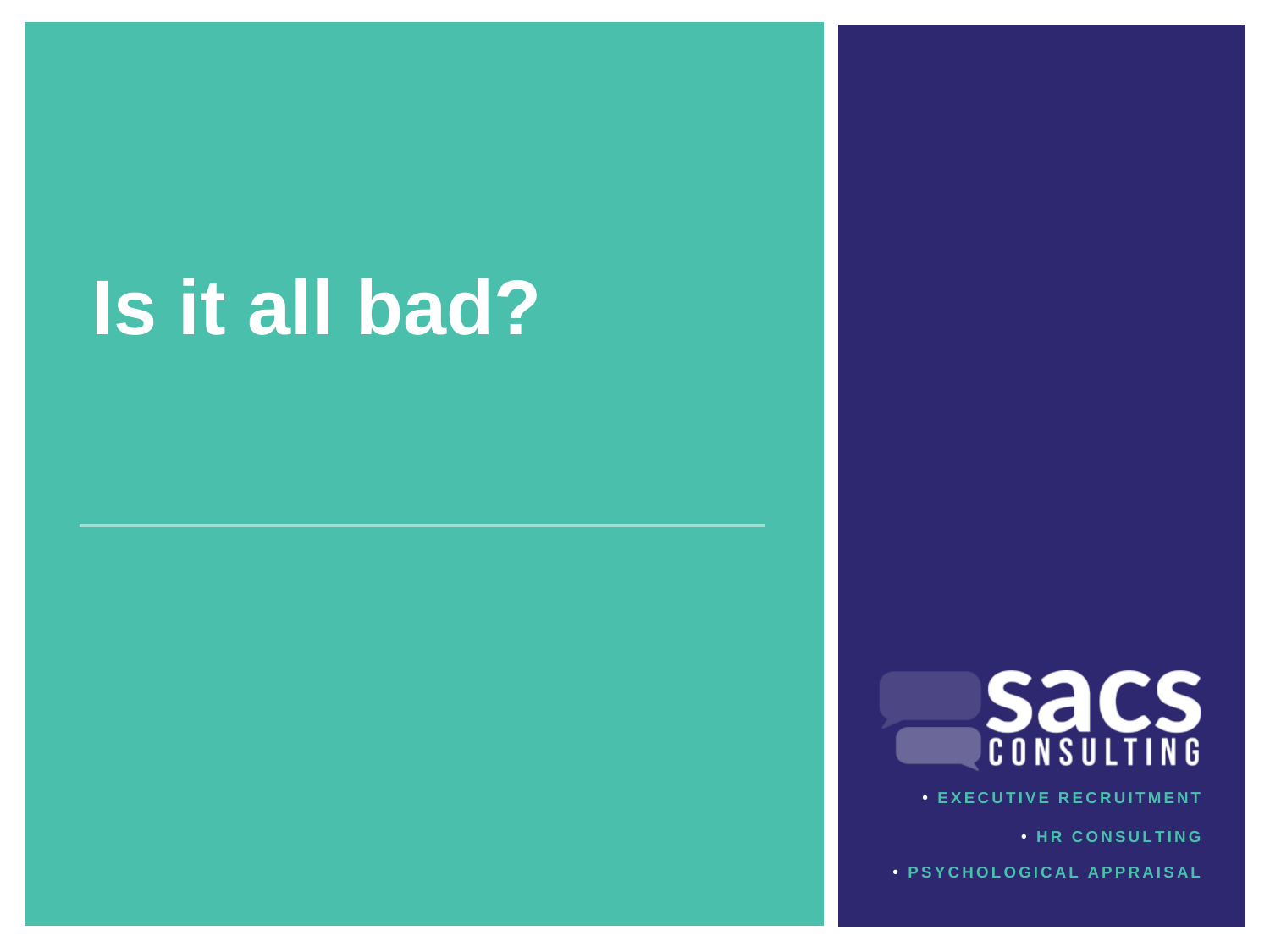#### **Post-traumatic growth**

• "A positive psychological change in the wake of struggling with highly challenging life circumstances"

Tedeschi, R. G., & Calhoun, L. G. (2004). Posttraumatic growth: Conceptual foundations and empirical evidence. *Psychological inquiry*, *15*(1), 1-18.

• SARS epidemic – research found that this brought on some positive impacts e.g. better family and social support, healthier lifestyle and mental health awareness

Lau, J. T., Yang, X., Tsui, H. Y., Pang, E., & Wing, Y. K. (2006). Positive mental health-related impacts of the SARS epidemic on the general public in Hong Kong and their associations with other negative impacts. *The Journal of infection*, *53*(2), 114–124.

- COVID-19 pandemic may foster this kind of growth
- A "steeling effect" exposure to stressors builds resilience.

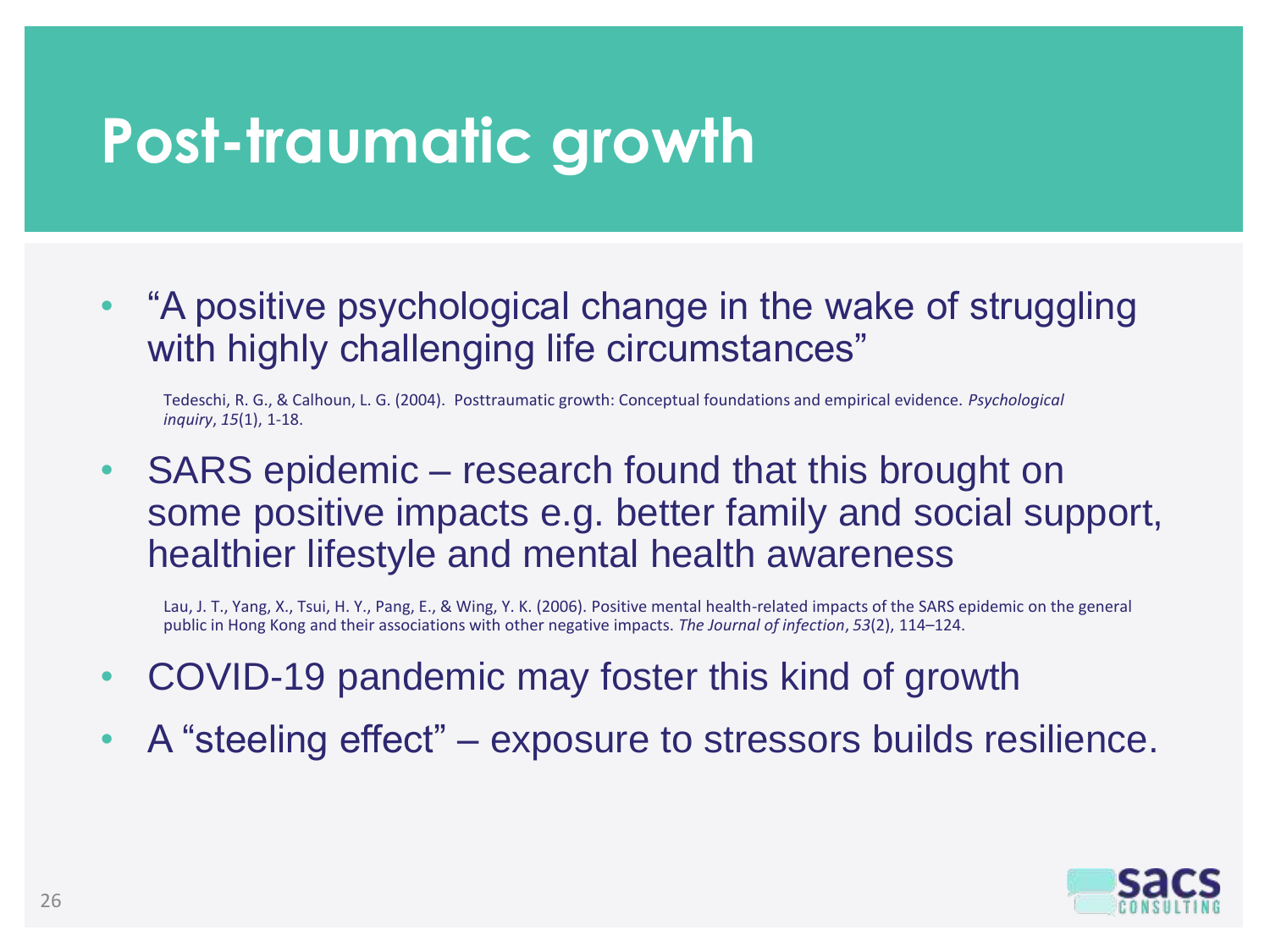#### **Post-traumatic resilience**

- A form of behavioural adaptation to stress and a style of personality functioning
	- Recovery from PTSD to optimal states of functioning
	- Psychological "immunity" to psychological injury or illness
- Associated with personality characteristics such as extraversion, self-esteem, assertiveness, hardiness and an internal locus of control.
- Associated with "ego resilience" flexibility, energy, assertiveness, humour and affect regulation.

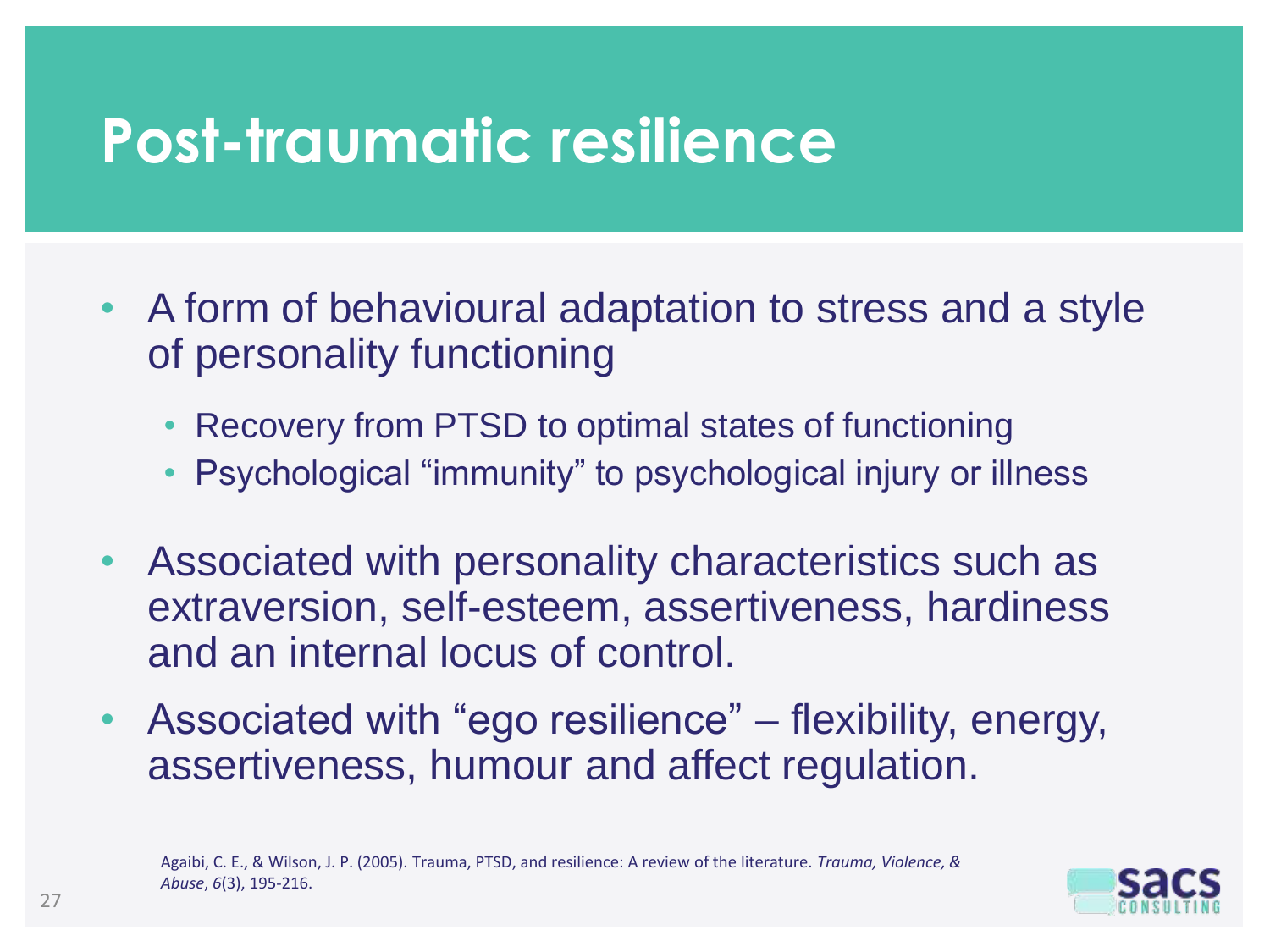# **Warning signs…**



**• E X E C U T I V E R E C R U I T M E N T**

**• HR CONSULTING** 

**• PSYCHOLOGICAL APPRAISAL**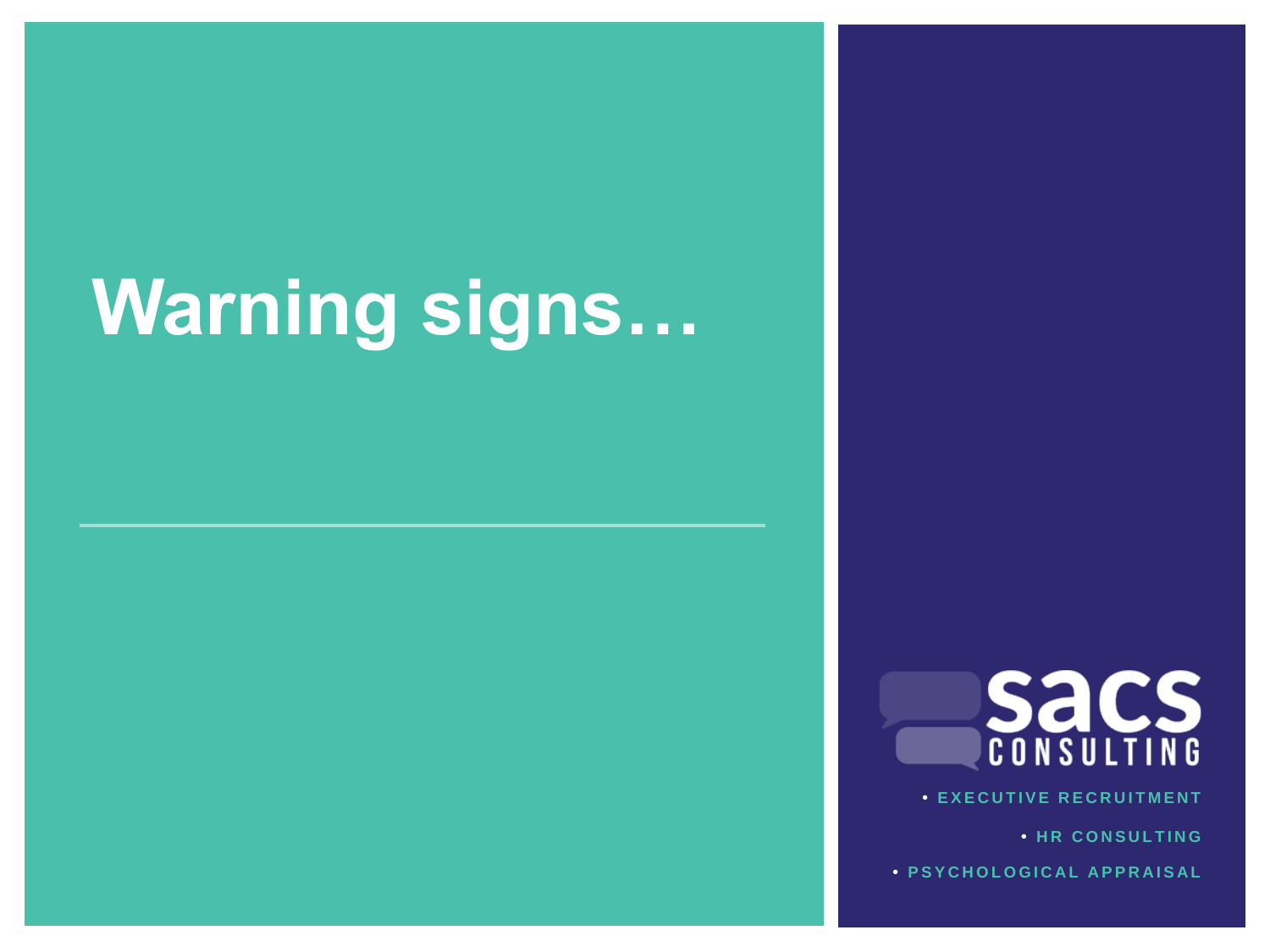#### **Stress indicators**

- Are you stressed?
	- Feeling overwhelmed or frustrated
	- Feeling guilty or unhappy
	- **Being irritable**
	- Losing confidence and being indecisive
	- Thinking negatively
	- Having racing thoughts
	- Memory problems
	- Excessive worrying.

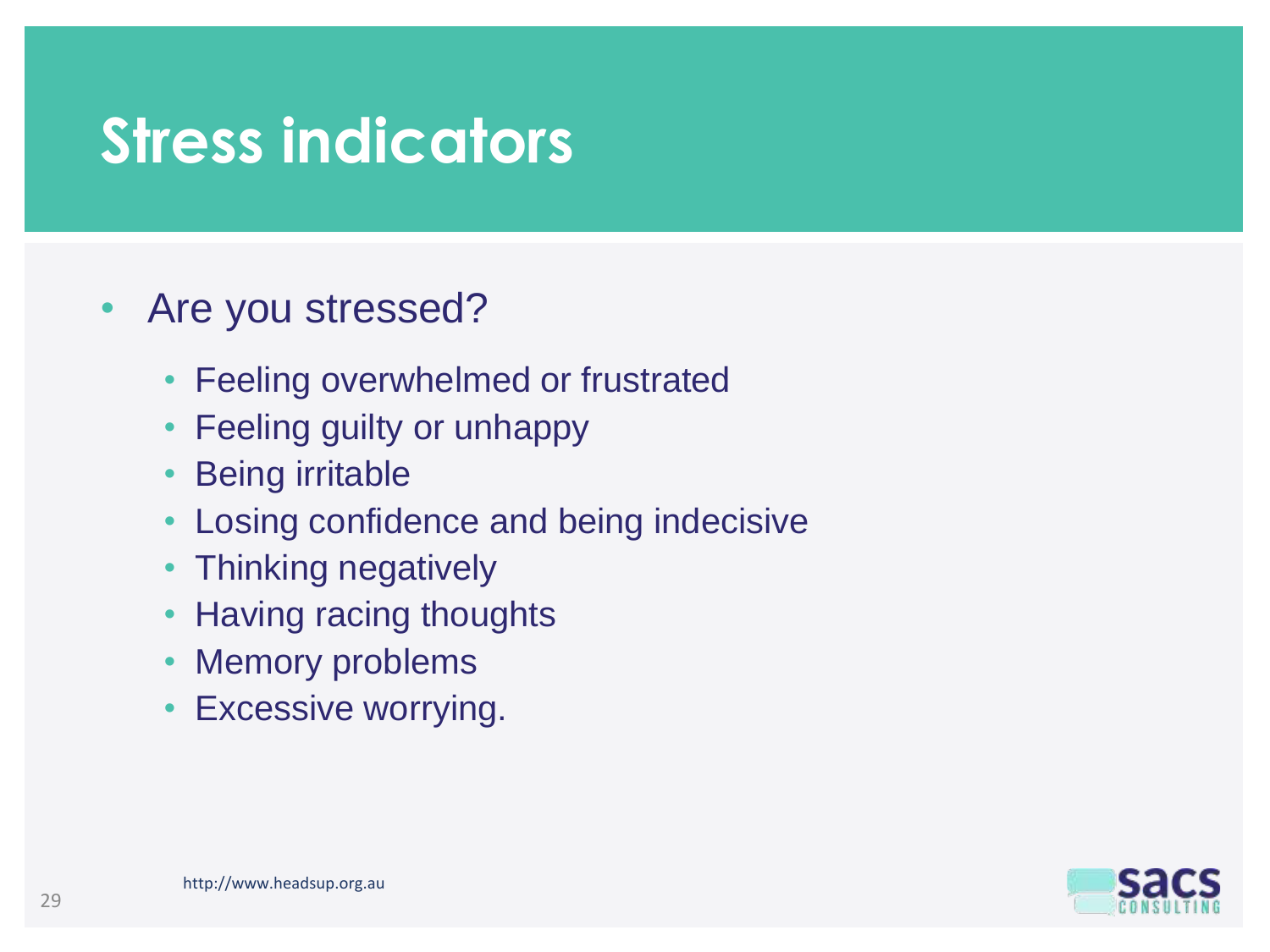#### **Are your colleagues stressed?**

- Do they seem more anxious than normal?
- Are they losing their temper more quickly than they used to?
- Are they noisier than usual when you speak to them needing to talk more?
- Are they quieter than usual?
- Have they lost their sense of humour?
- Are they less confident than usual hesitant to try things or asking for help more often?
- Are they avoiding you?
- Are they overcontacting you?

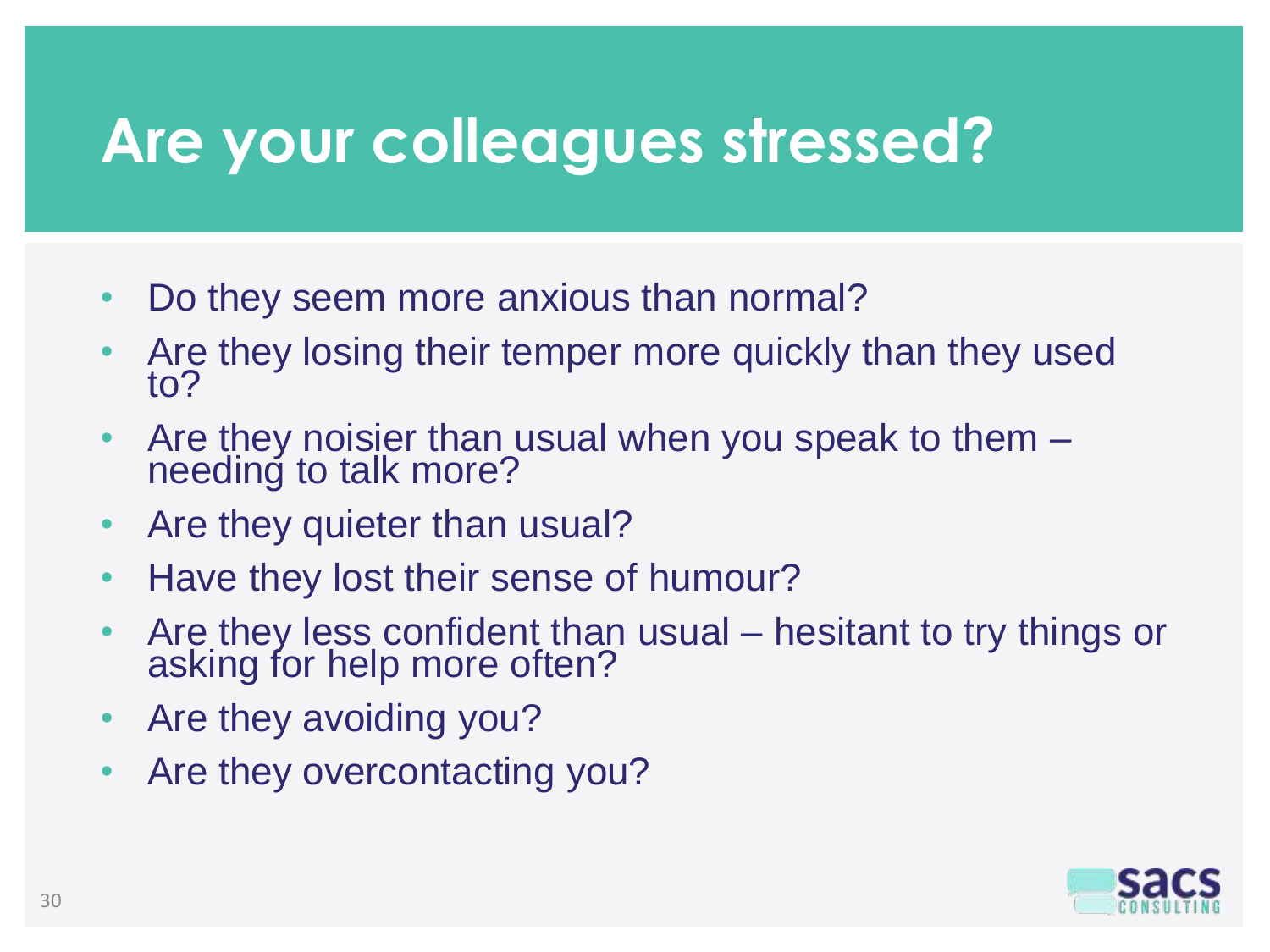#### **How to explore…**

- RUOK is the obvious one, but sometimes it is difficult for a person to say – vulnerability
- Feedforward rather than feedback
- Alternatives make it future focussed…
	- Anything I can do to help make this work as well as possible?
	- Let's talk about anything which is getting in your way at the moment so that I can help you get on top of it
	- Do you have any suggestions about how to make these arrangements as successful as possible?
- Making these future focussed turns on the new brain and leads to optimism and problem solving
- Decide when you need help. These issues can become clinical – EAP.

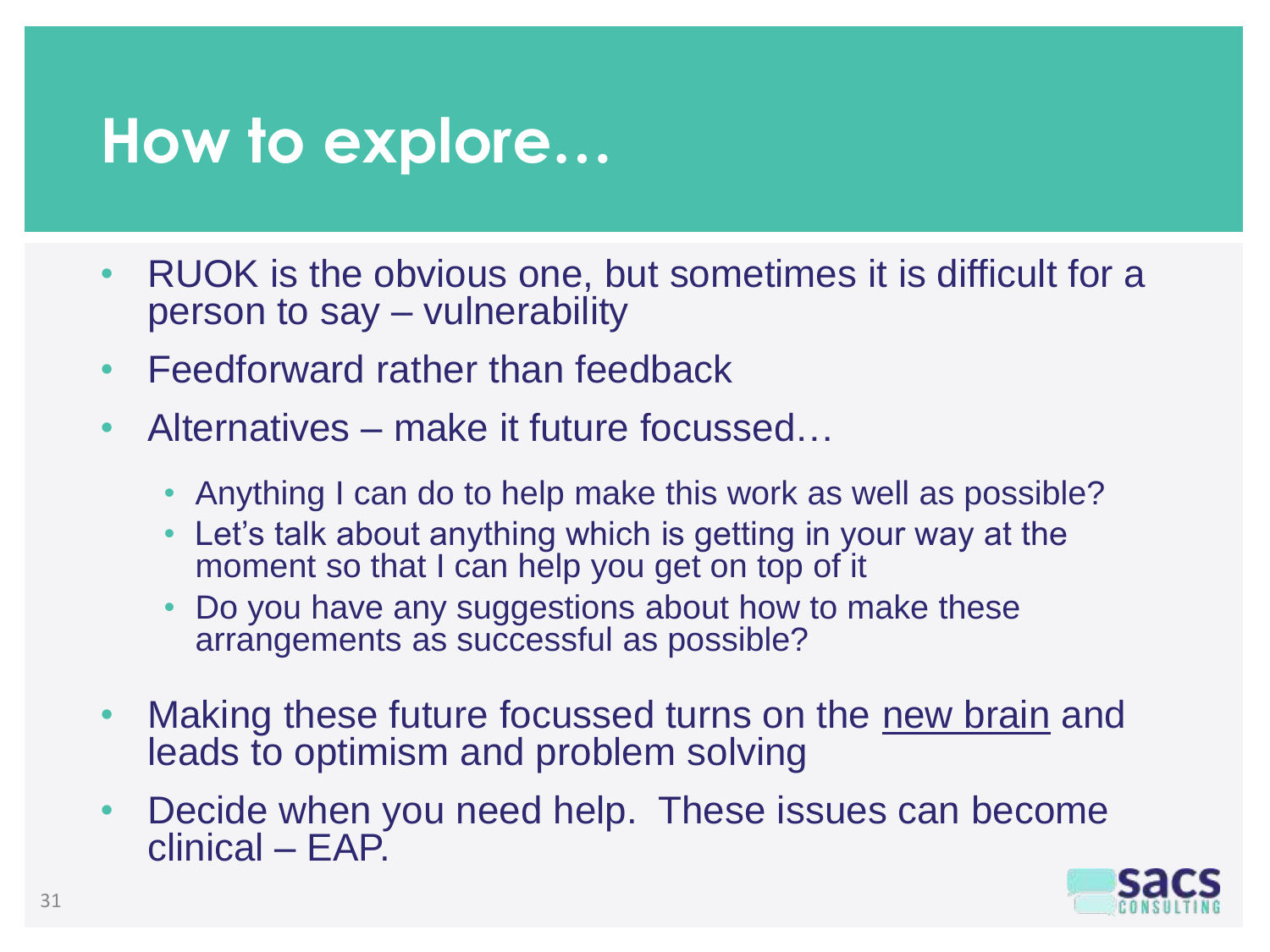# **What can we do about it?**



**• E X E C U T I V E R E C R U I T M E N T**

**• HR CONSULTING** 

**• P S Y C H O L O G I C A L A P P R A I S A L**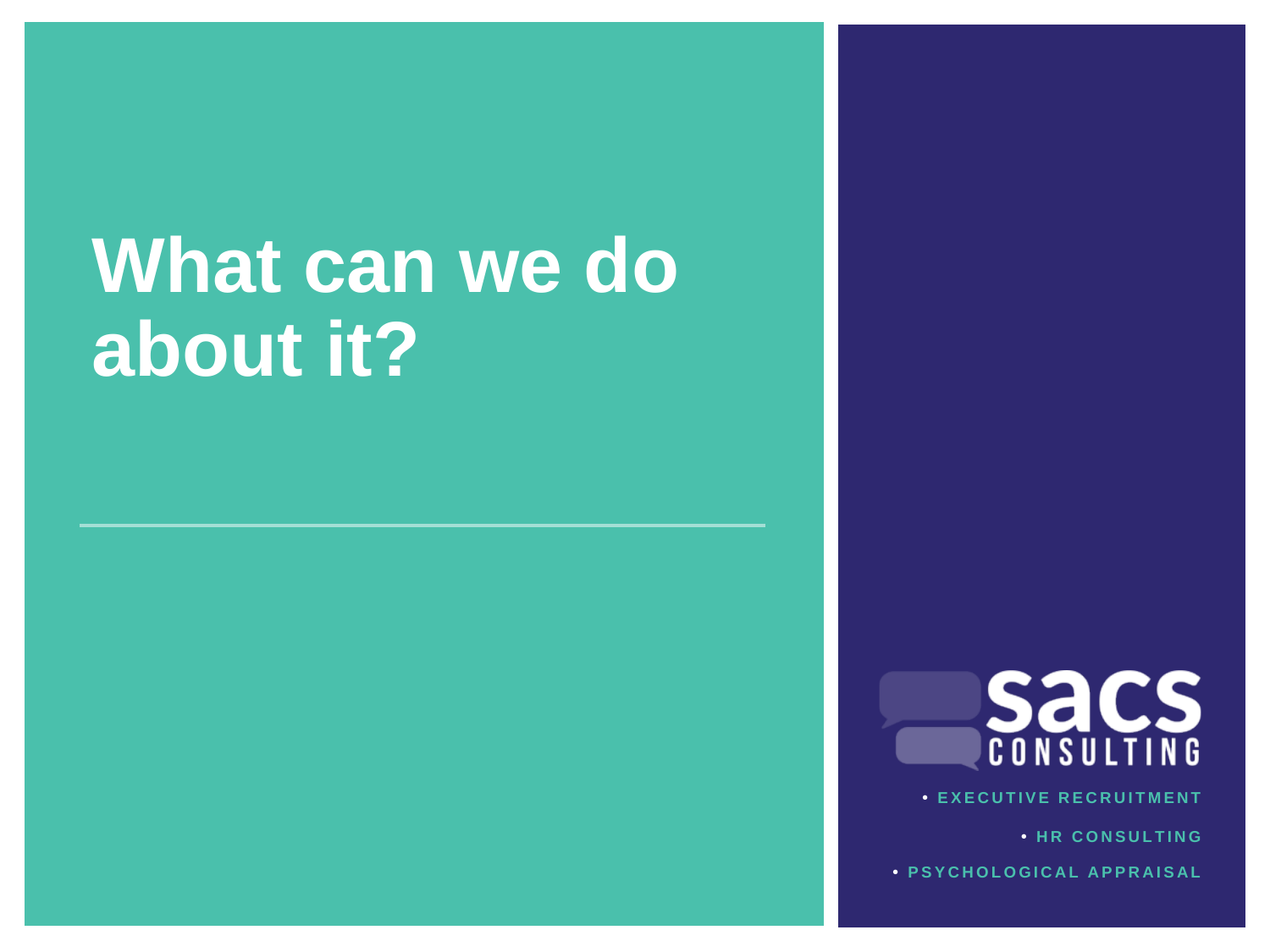#### **The crucial role of focus**

- Everyone has the choice of focus
- "The secret of life is what you focus on"
- Optimism and positivity rather than pessimism and negativity. Diary research
- "Self efficacy" rather than "don't worry, be happy".
- A focus on solutions rather than emotions
- A focus on the future
- A focus on what you can control and consciously directing focus away from what you can't control.

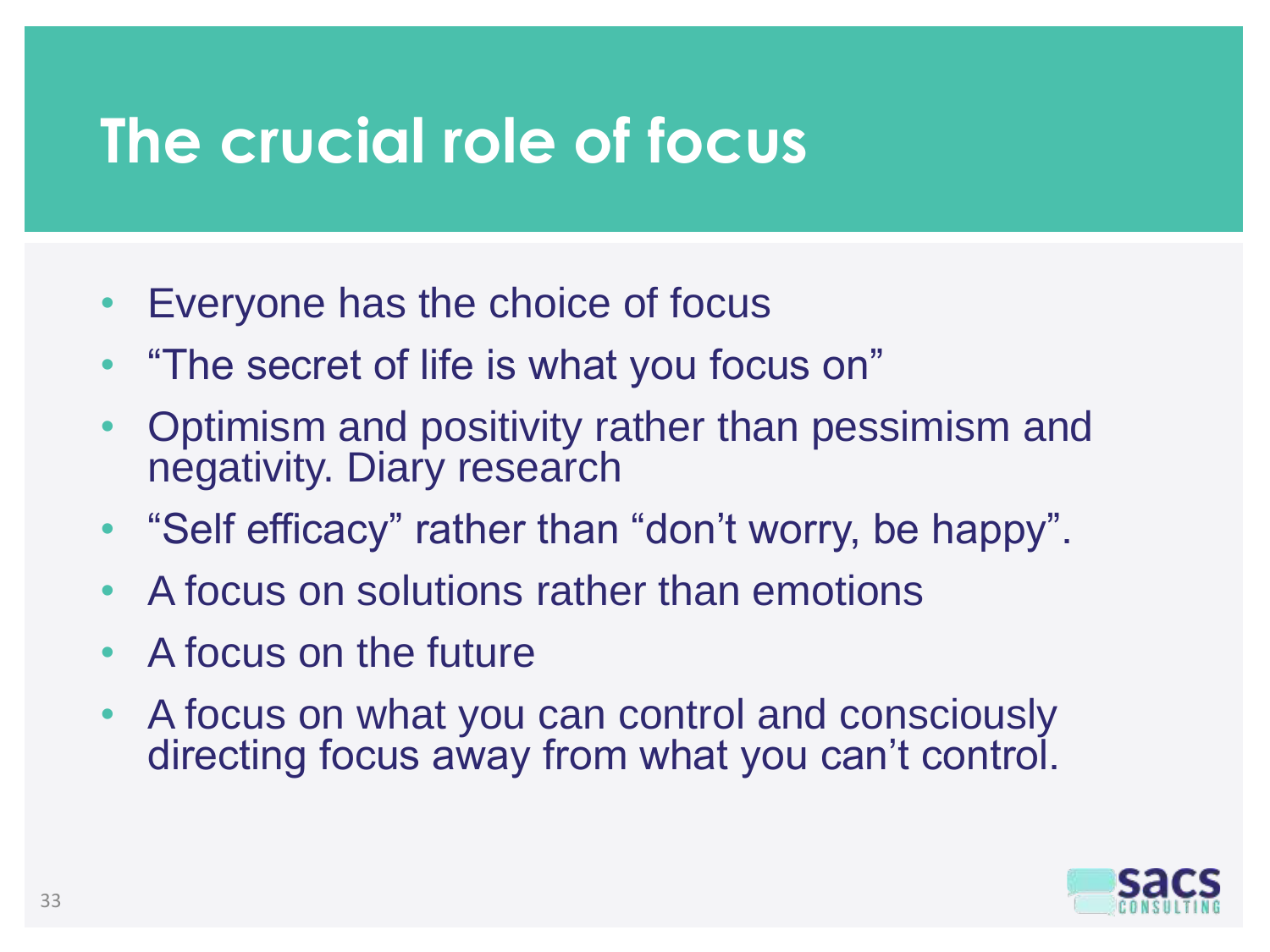#### **Where is your "locus of control?"**



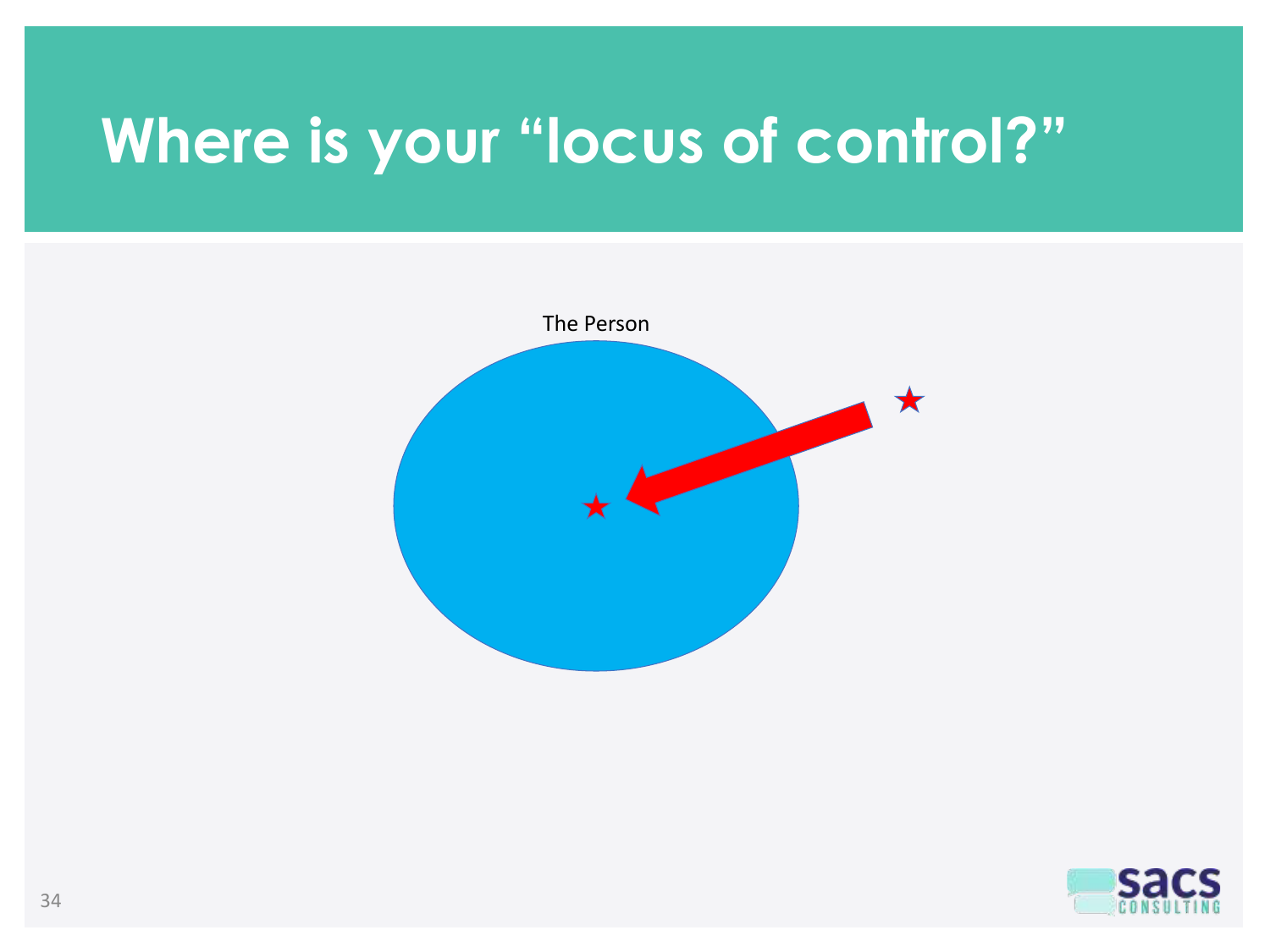#### **Self management tips…**

• Exercise – it's nearly the healthiest thing you can do for mental and physical health.

Fetzner, M. G., & Asmundson, G. J. (2015). Aerobic exercise reduces symptoms of posttraumatic stress disorder: A randomized controlled trial. *Cognitive behaviour therapy*, *44*(4), 301-313.

- Seek to connect people, activities. Consciously avoid isolating yourself
- Look after yourself eat healthy, non refined foods.

Okereke, O. I., Reynolds III, C. F., Mischoulon, D., Chang, G., Cook, N. R., Copeland, T., ... & Manson, J. E. (2018). The VITamin D and OmegA-3 TriaL-Depression Endpoint Prevention (VITAL-DEP): rationale and design of a large-scale ancillary study evaluating vitamin D and marine omega-3 fatty acid supplements for prevention of late-life depression. Contemporary clinical trials, 68, 133-145.

• Avoid drugs and alcohol.

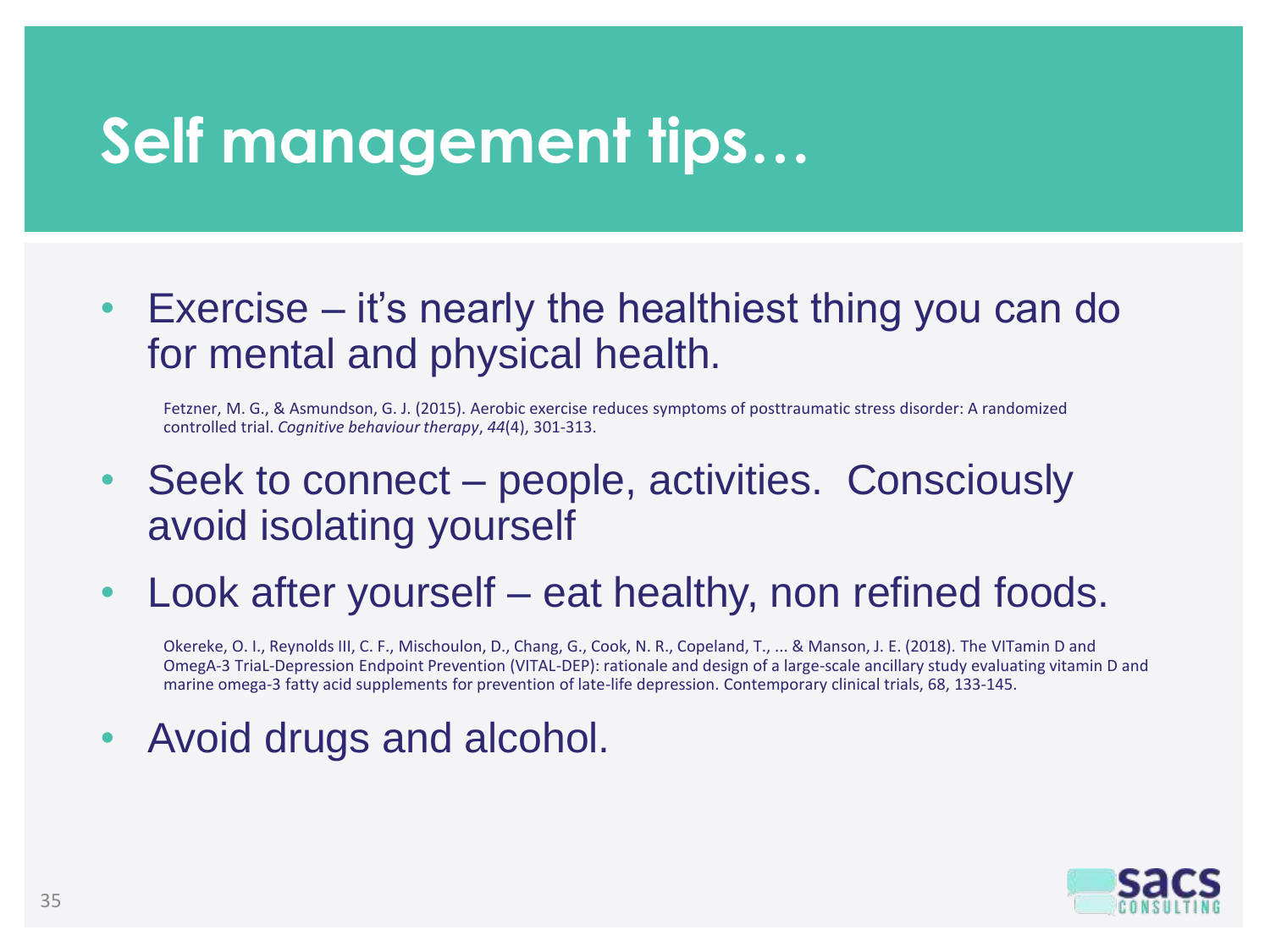#### **Mindfulness…**

- Practicing focus management
	- Becoming conscious of your focus
	- Consciously focussing on something helpful
	- Practicing this
- Not jumping to conclusions:
	- "She hates me" becomes
	- "Let me think of some reasons she might have acted like that. Maybe she's stressed"
- Mindfully responding to life situations:
	- "This is really bad" becomes
	- "What are my options and what am I going to do?"

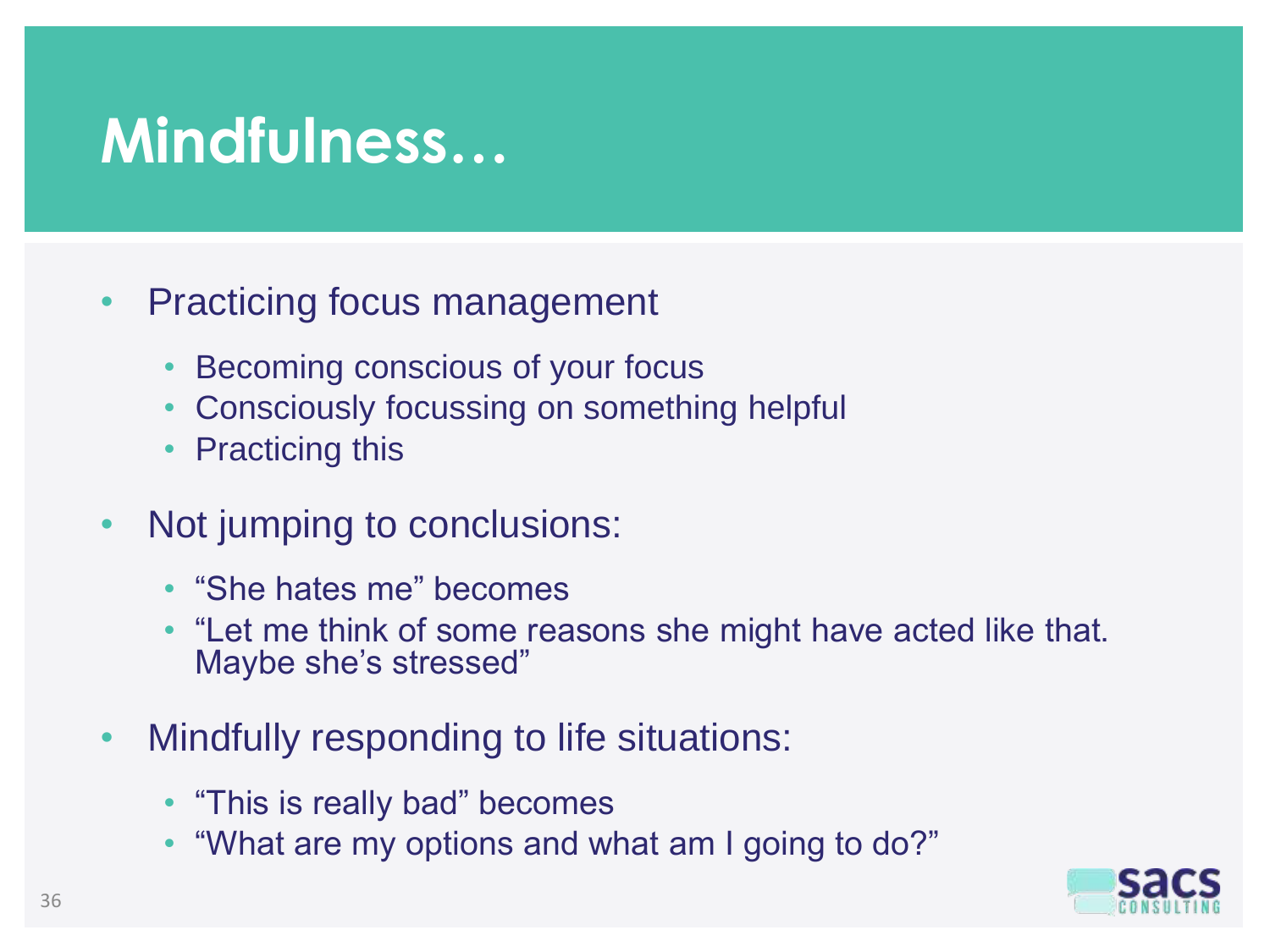#### **A simple model of mindfulness**

100 potential units of mental energy

"Narrative"

"Here and now"

?

?

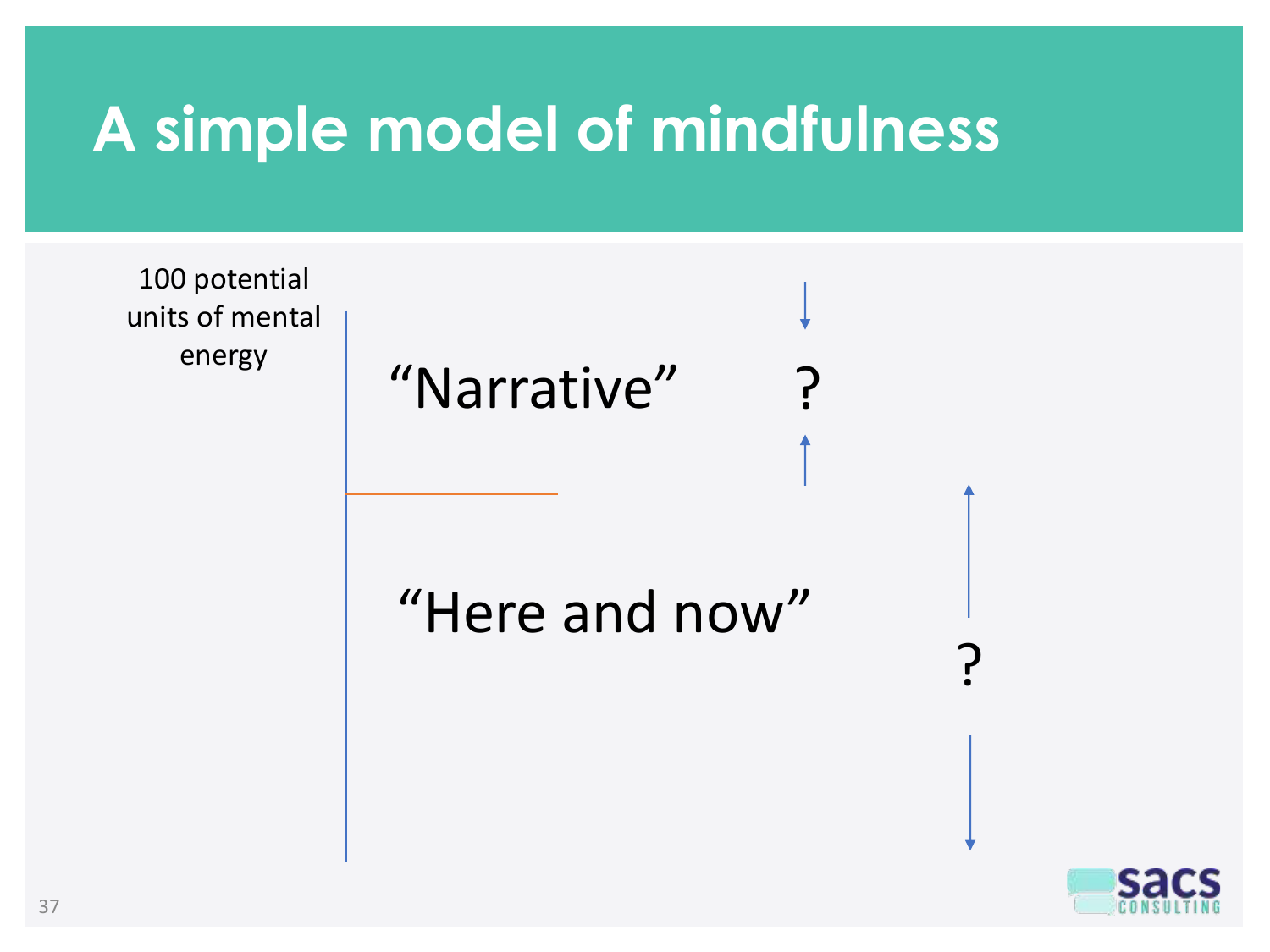# **How leaders can contribute during COVID-19**



**VE RECRUITMENT** 

**• HR CONSULTING** 

**• P S Y C H O L O G I C A L A P P R A I S A L**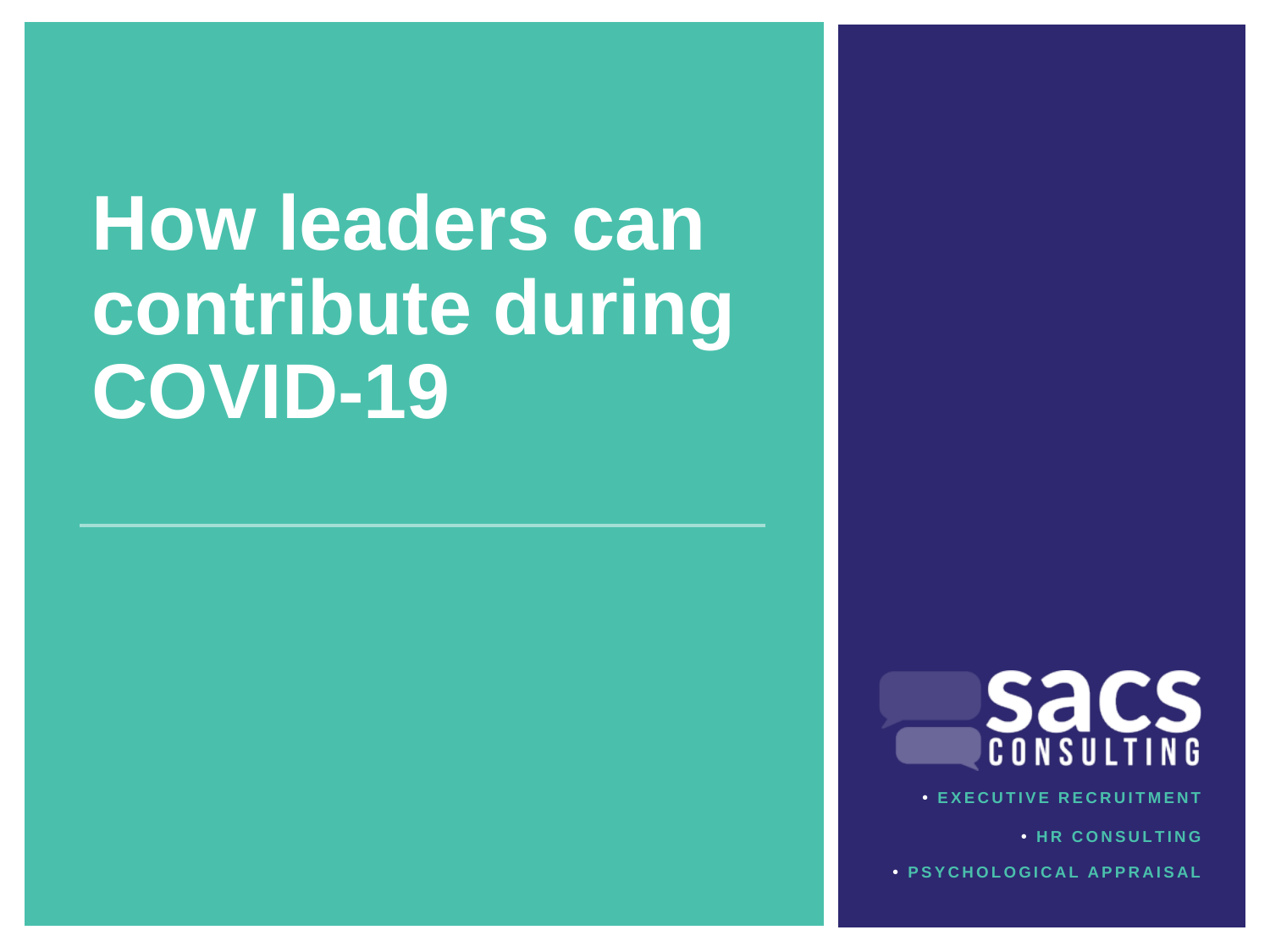#### **Measure it…**

| <b>Stress</b> |              |         |       |            |
|---------------|--------------|---------|-------|------------|
| 56 %          |              |         |       |            |
| Well below    | <b>Below</b> | Average | Above | Well above |

Your employees overall stress scores put them at 56th percentile relative to the norm group.

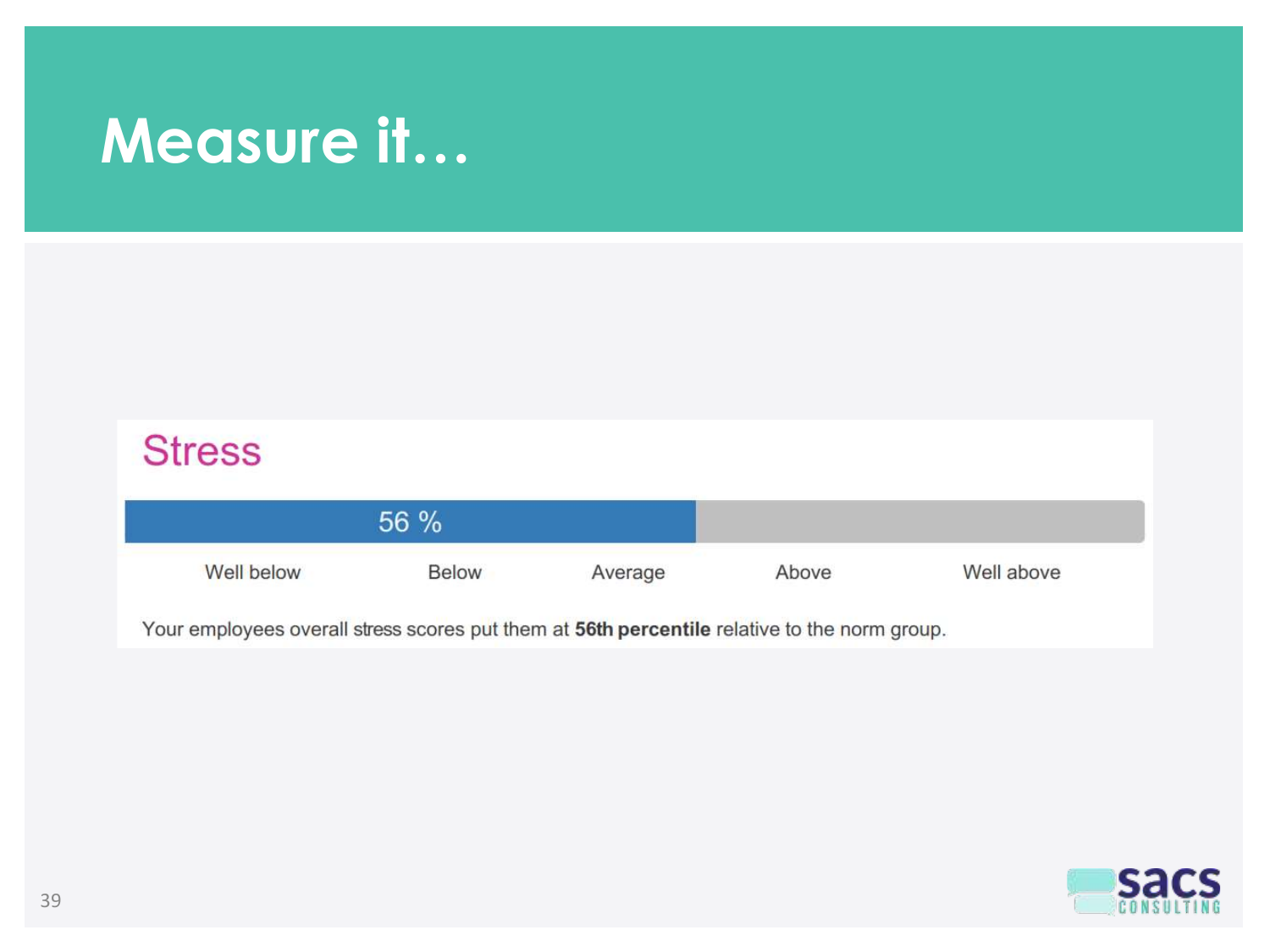#### **Measure it…**

#### **Stress**



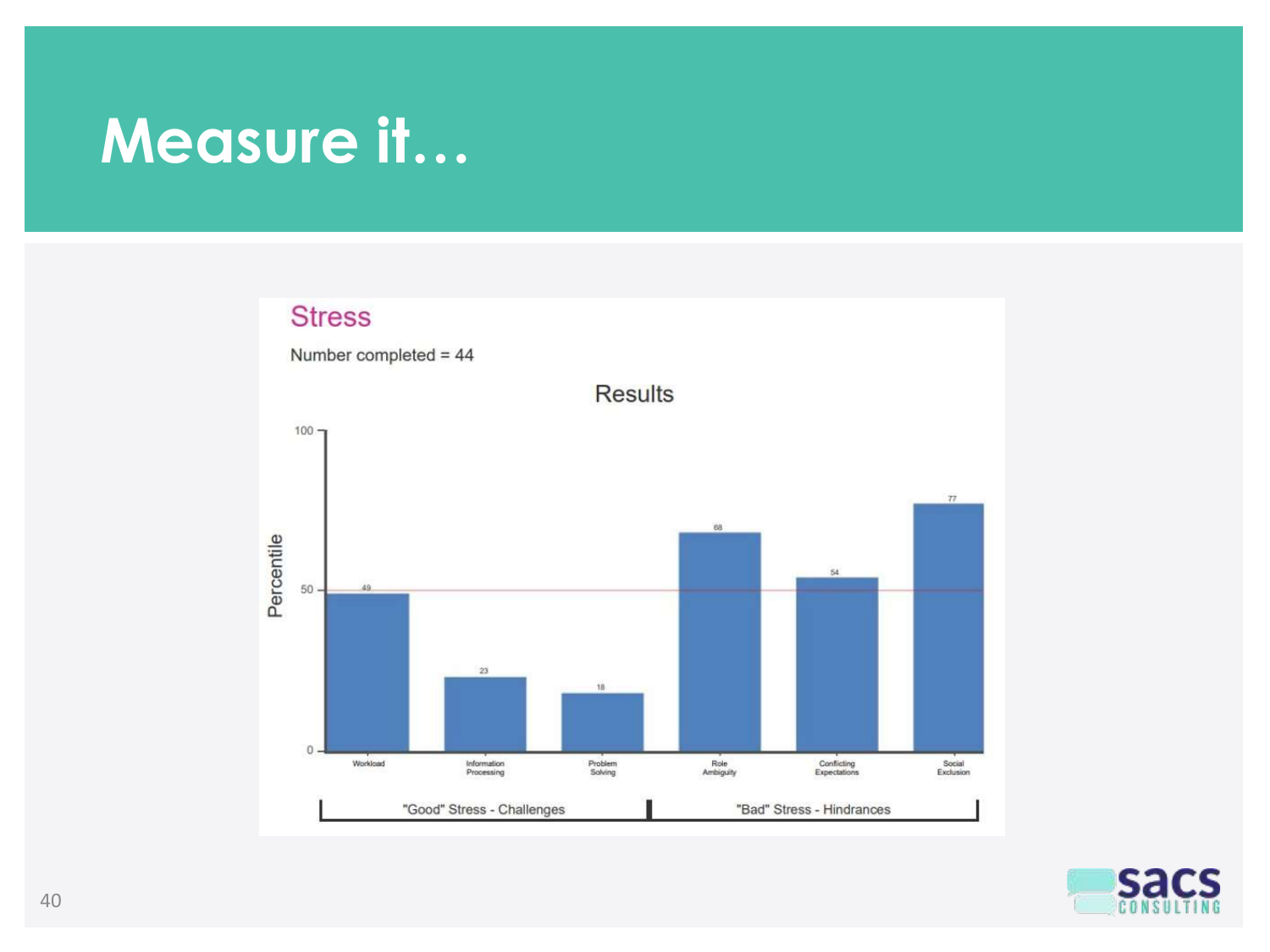#### **Where does wellbeing come from?**



Cotton, P. & Hart, P. (2011). 'Positive Psychology in the Workplace', Australian Psychological Society, 33(2).

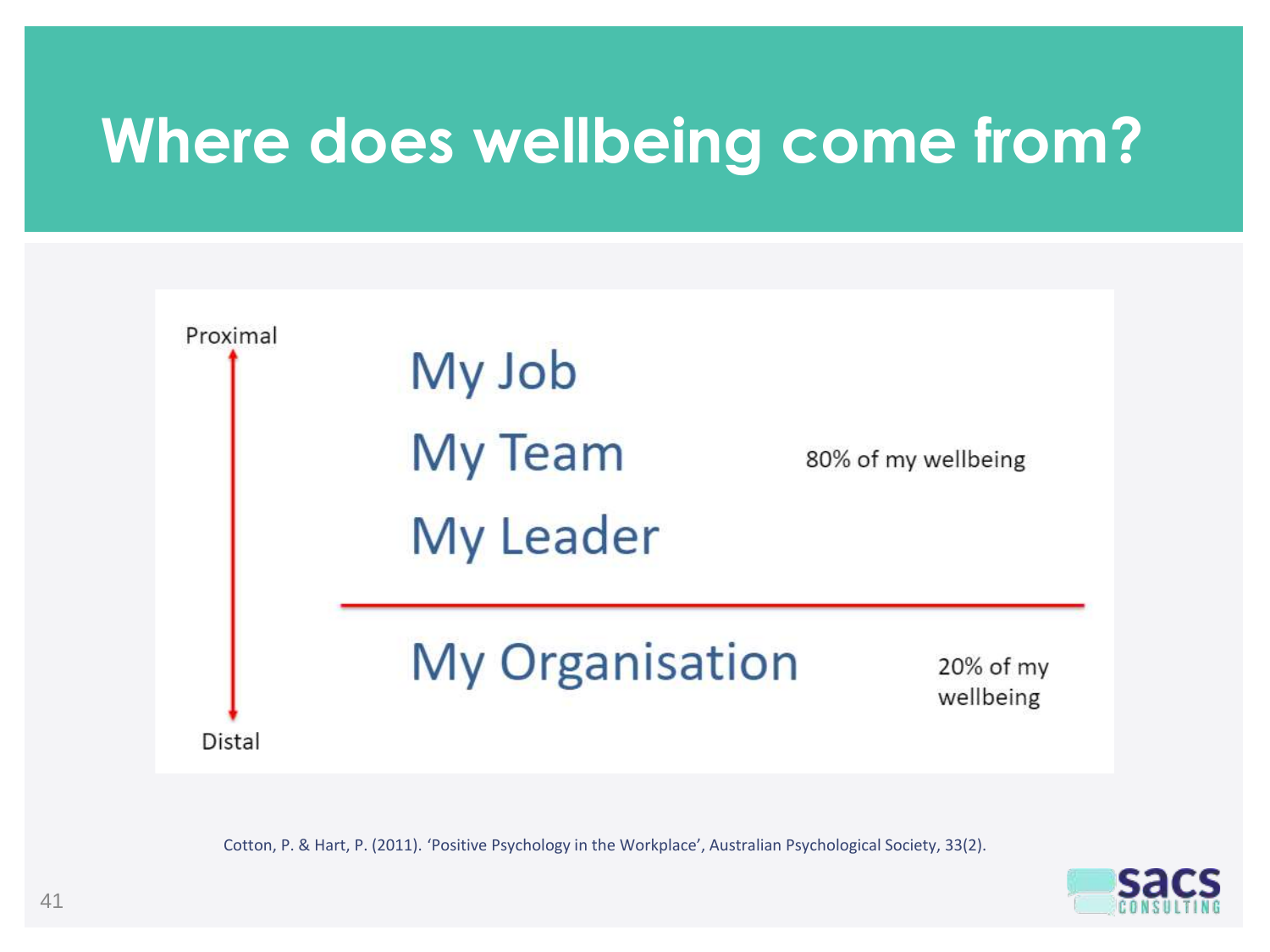#### **Lead for focus…**

- A focus on a destination. "Let's get together and decide where we want to be in 6 months time. Let's make a plan to get there
- A focus on what we can control, ignoring what we can't
- A focus on the positive "Let's talk about the good things which we've achieved"
- A focus on solutions rather than emotions. "Let's get together and come up with our best way of doing this"
- A focus on self efficacy "I know we can do this".

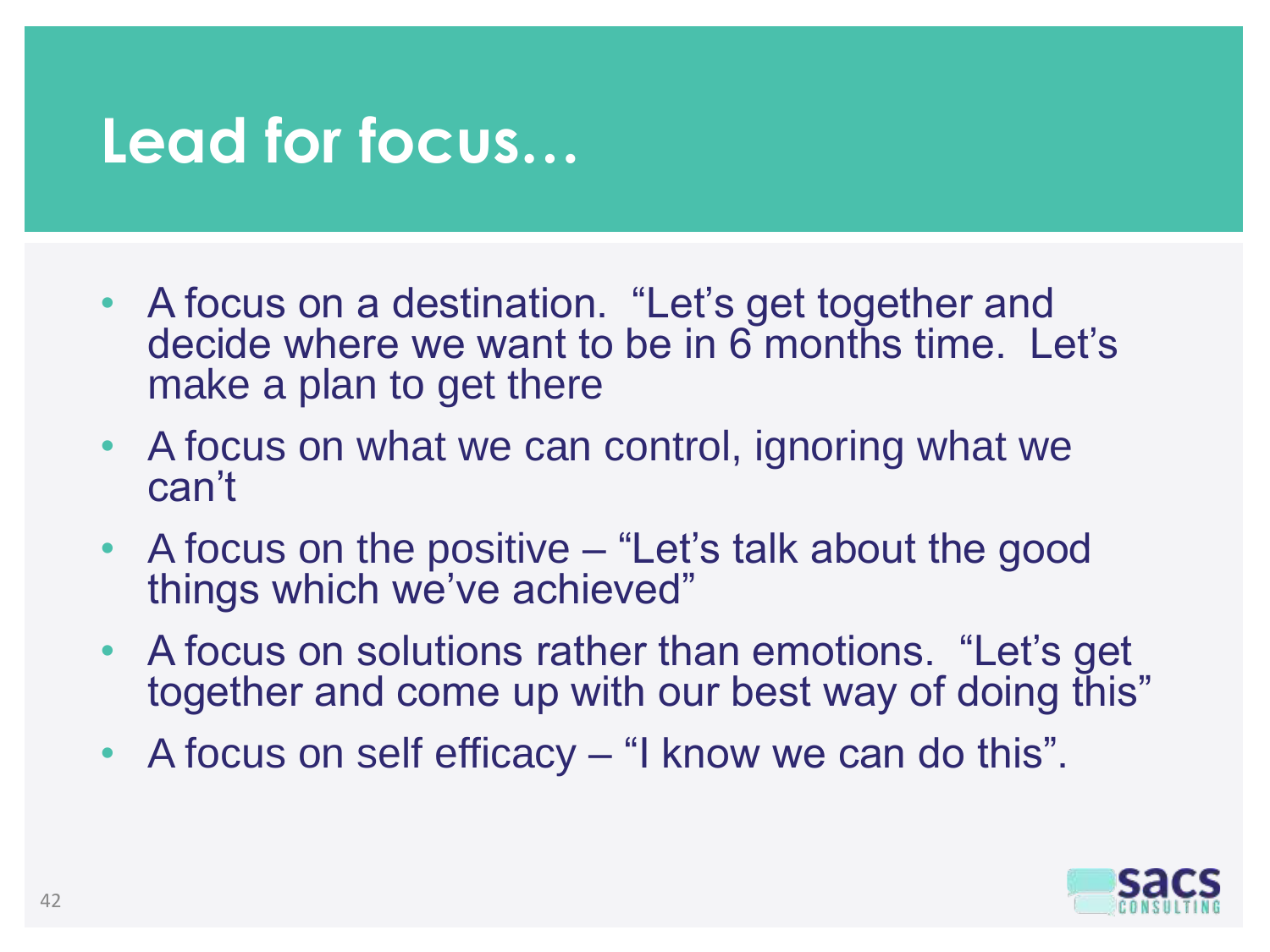#### **The relationship between stress and control**



#### Levels of leader support are also crucial

Van der Doef, M., & Maes, S. (1999). The job demand-control (-support) model and psychological well-being: a review of 20 years of empirical research. Work & stress, 13(2), 87-114.

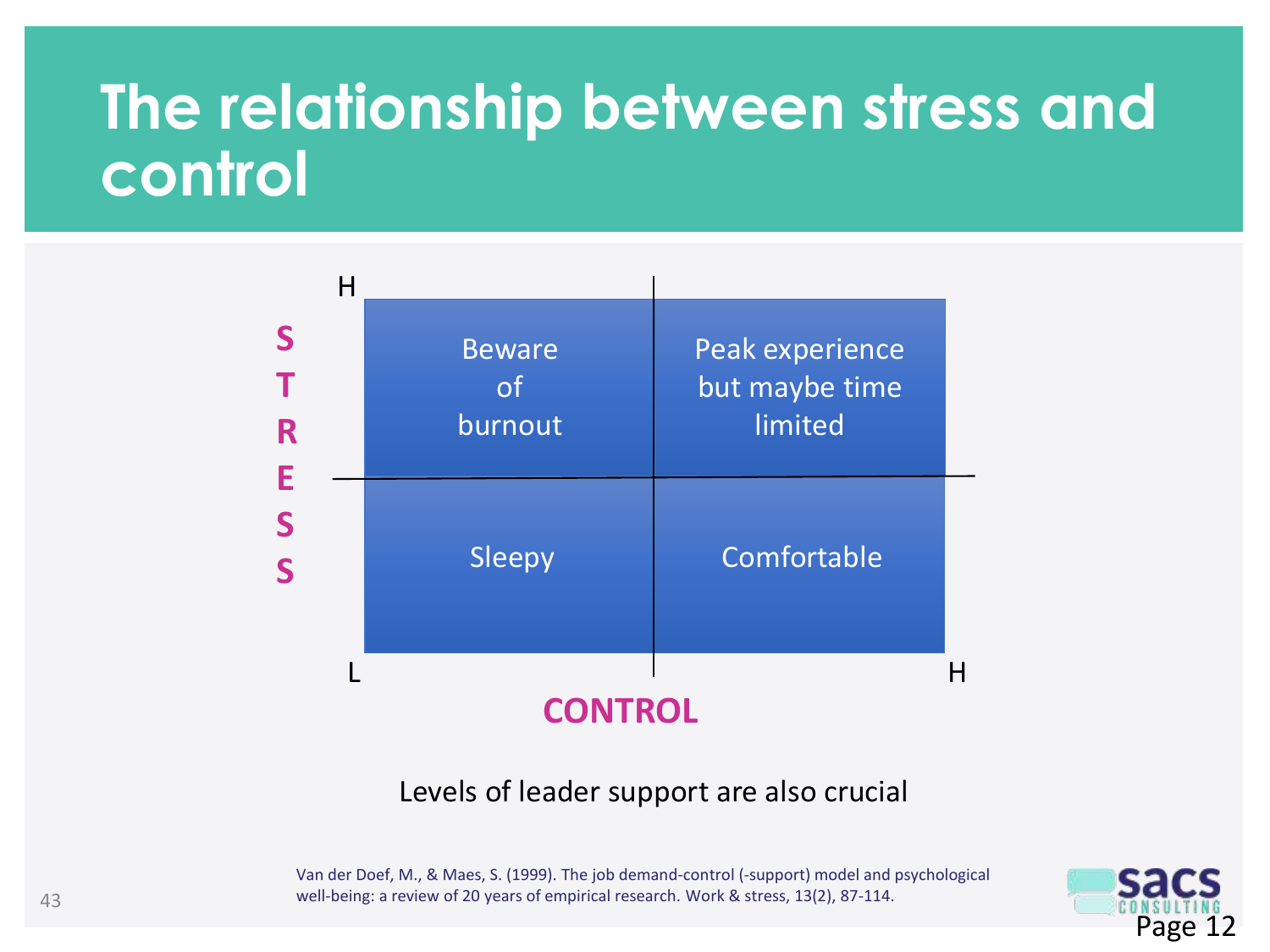## **Leader Behaviours predicting Engagement**

|                                                     |                                              | <b>Model Summary</b>                  |       |                   |      |                     |               |
|-----------------------------------------------------|----------------------------------------------|---------------------------------------|-------|-------------------|------|---------------------|---------------|
|                                                     |                                              |                                       | Model | R                 |      | R Square Adjusted R | Std. Error of |
| <b>Creates a learning environment</b>               |                                              |                                       |       |                   |      | Square              | the Estimate  |
|                                                     |                                              |                                       |       | .497 <sup>a</sup> | .247 | .241                | .93058        |
| <b>Supportive leadership</b>                        |                                              |                                       |       |                   |      |                     |               |
| <b>Fosters teamwork</b>                             |                                              |                                       |       |                   |      |                     |               |
| <b>Encourages autonomous decision</b><br>making     |                                              |                                       |       | <b>Engagement</b> |      |                     |               |
| <b>Effective management of behaviours</b>           |                                              |                                       |       |                   |      |                     |               |
| <b>Effective management of</b><br>underperformance  |                                              |                                       |       |                   |      |                     |               |
| <b>Celebrates success</b>                           |                                              |                                       |       |                   |      |                     |               |
| <b>Optimism and positivity</b>                      |                                              | <b>Best predictors of Engagement</b>  |       |                   |      | <b>Beta weights</b> |               |
| <b>Creates clarity of performance</b>               | <b>Encourages autonomous decision making</b> |                                       |       |                   | .246 |                     |               |
| <b>standards</b>                                    |                                              | <b>Optimism and positivity</b>        |       |                   |      |                     | .172          |
| <b>Creates clarity of appropriate</b><br>behaviours |                                              | <b>Supportive leadership</b>          |       |                   |      | $-.136$             |               |
|                                                     |                                              | <b>Creates a learning environment</b> |       |                   |      | .117                |               |

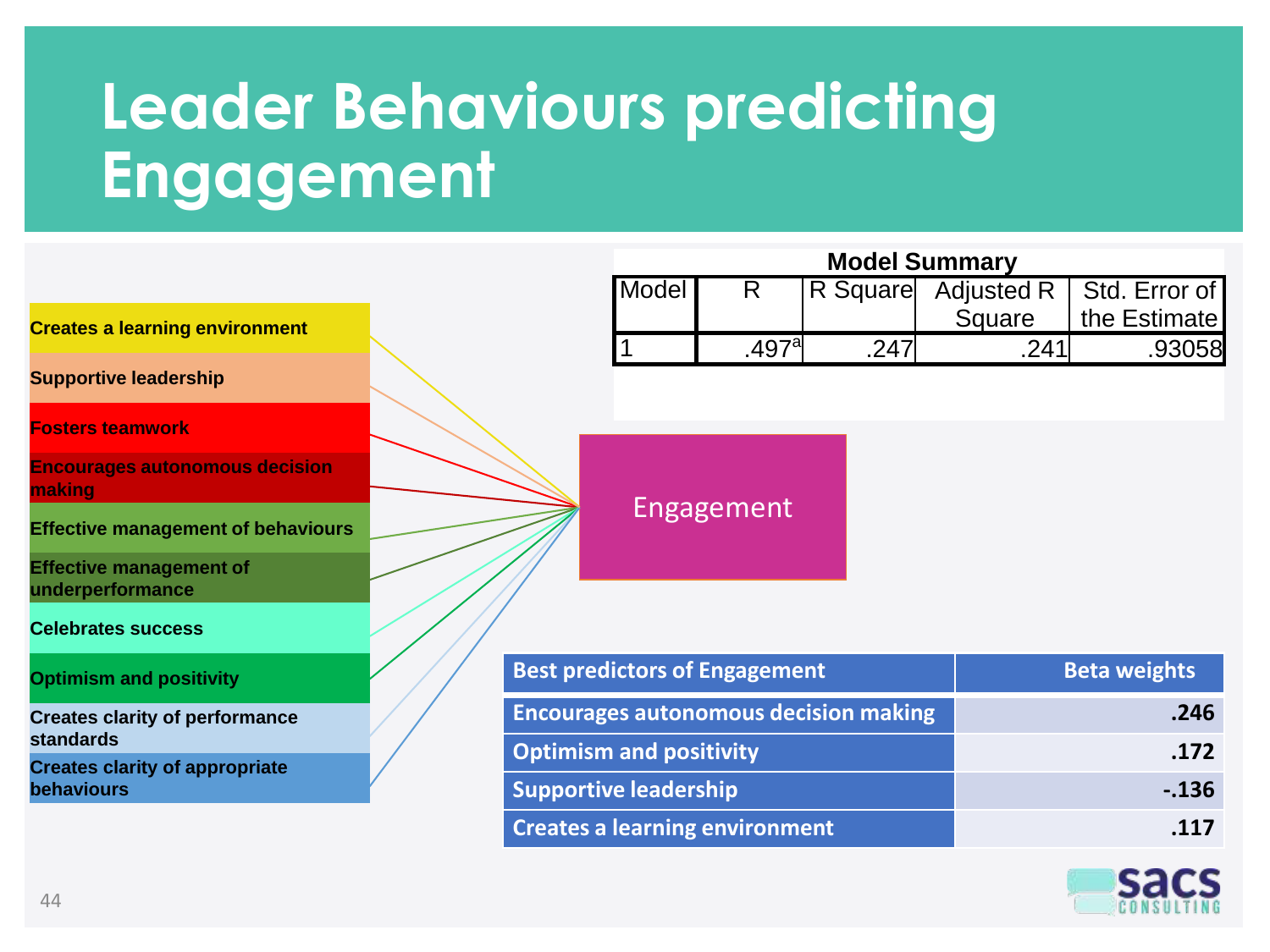#### **Leadership Options**



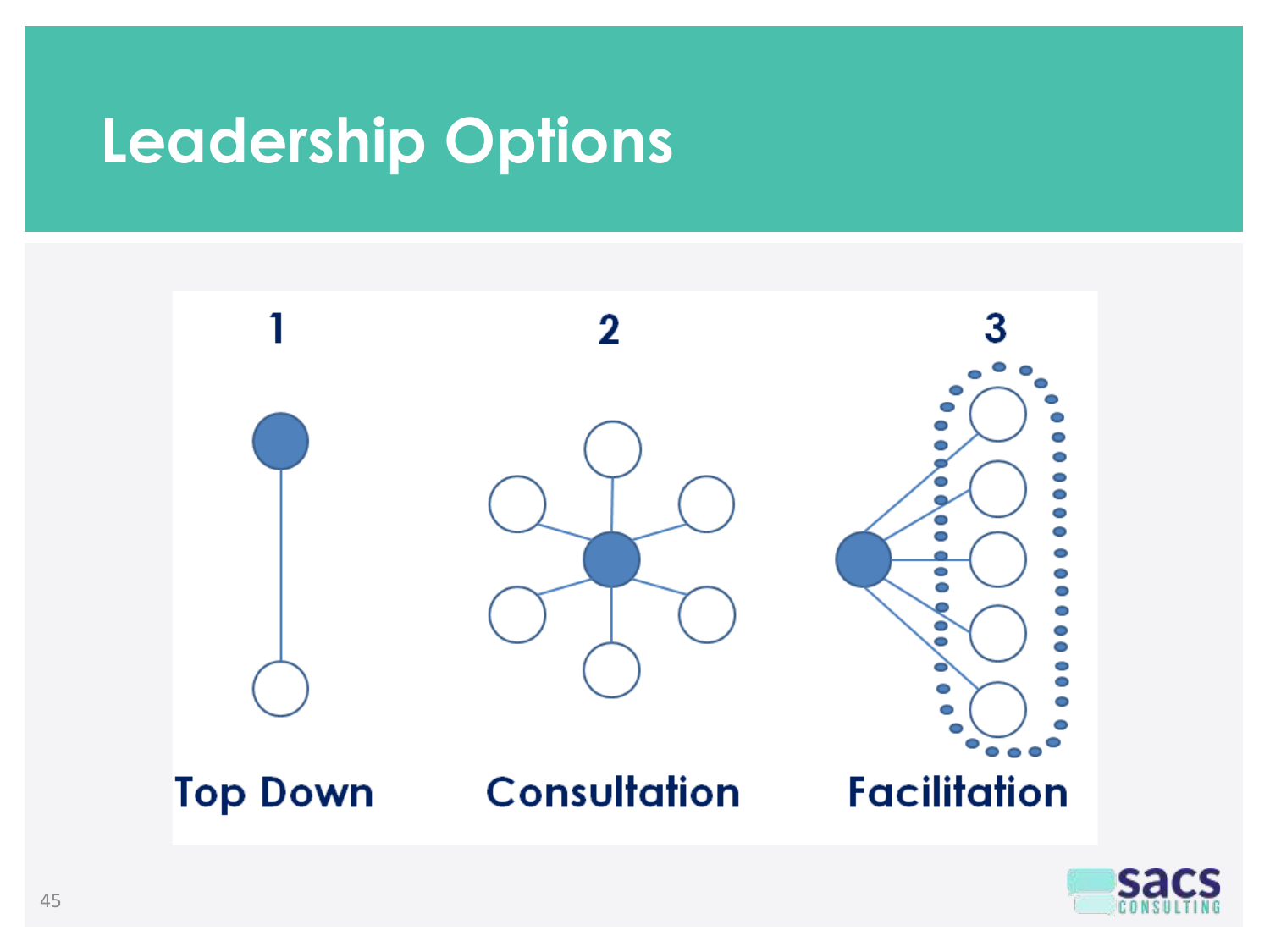#### **The Path to Engagement**